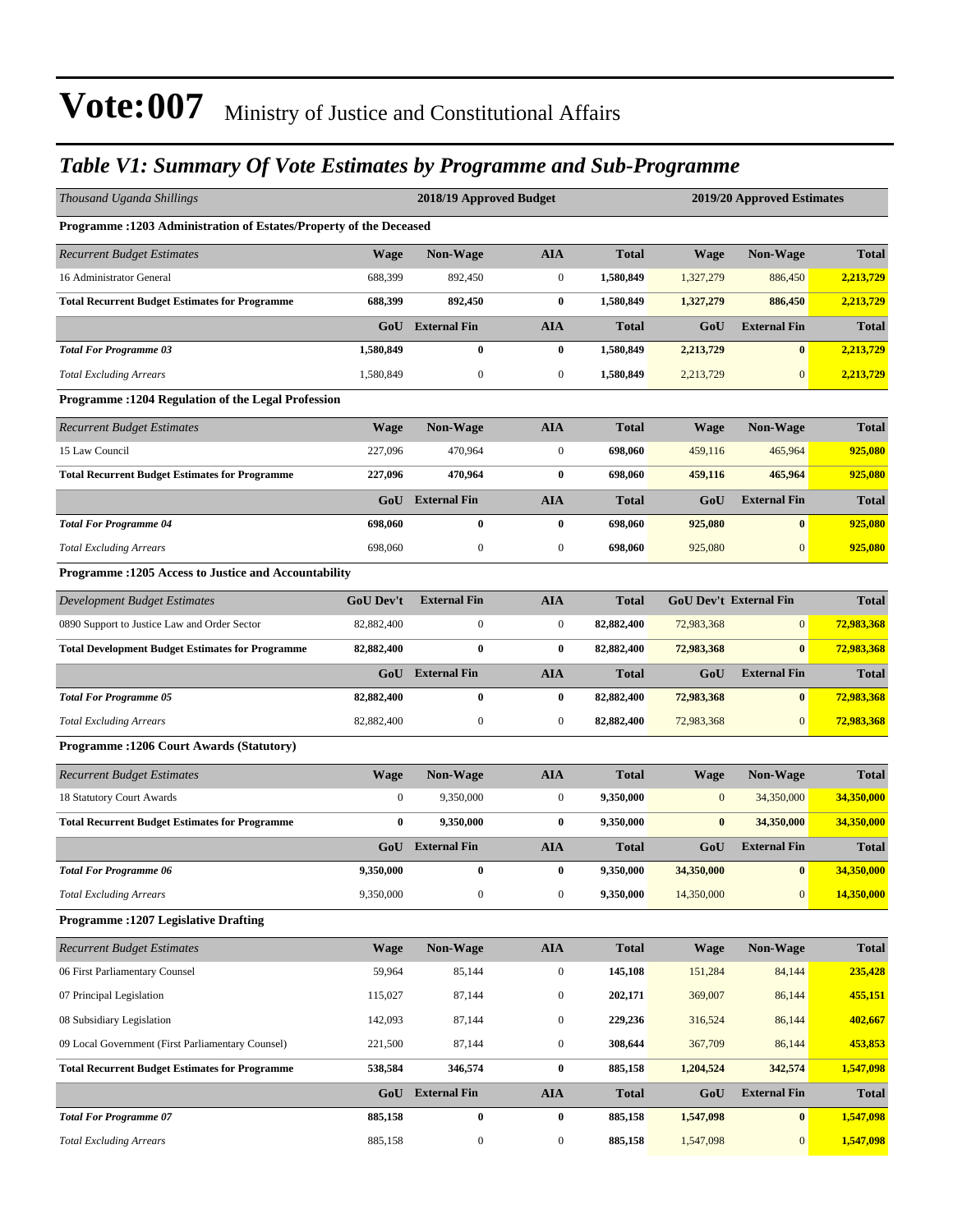| <b>Programme: 1208 Civil Litigation</b>                           |                  |                     |                  |              |              |                               |              |
|-------------------------------------------------------------------|------------------|---------------------|------------------|--------------|--------------|-------------------------------|--------------|
| <b>Recurrent Budget Estimates</b>                                 | Wage             | Non-Wage            | <b>AIA</b>       | <b>Total</b> | <b>Wage</b>  | Non-Wage                      | <b>Total</b> |
| 02 Civil Litigation                                               | 64,458           | 246,066             | $\boldsymbol{0}$ | 310,524      | 155,778      | 238,567                       | 394,345      |
| 03 Line Ministries                                                | 191,354          | 269,663             | $\boldsymbol{0}$ | 461,017      | 327,900      | 262,163                       | 590,063      |
| 04 Institutions                                                   | 175,686          | 331,688             | $\boldsymbol{0}$ | 507,374      | 512,106      | 324,188                       | 836,294      |
| 05 Local Gov't Institutions (Litigation)                          | 365,769          | 269,663             | $\mathbf{0}$     | 635,433      | 805,223      | 262,163                       | 1,067,386    |
| <b>Total Recurrent Budget Estimates for Programme</b>             | 797,267          | 1,117,081           | $\bf{0}$         | 1,914,348    | 1,801,007    | 1,087,081                     | 2,888,088    |
|                                                                   | GoU              | <b>External Fin</b> | <b>AIA</b>       | <b>Total</b> | GoU          | <b>External Fin</b>           | <b>Total</b> |
| <b>Total For Programme 08</b>                                     | 1,914,348        | $\bf{0}$            | $\bf{0}$         | 1,914,348    | 2,888,088    | $\bf{0}$                      | 2,888,088    |
| <b>Total Excluding Arrears</b>                                    | 1,914,348        | $\boldsymbol{0}$    | $\boldsymbol{0}$ | 1,914,348    | 2,888,088    | $\boldsymbol{0}$              | 2,888,088    |
| <b>Programme:1209 Legal Advisory Services</b>                     |                  |                     |                  |              |              |                               |              |
| <b>Recurrent Budget Estimates</b>                                 | <b>Wage</b>      | Non-Wage            | <b>AIA</b>       | <b>Total</b> | <b>Wage</b>  | <b>Non-Wage</b>               | <b>Total</b> |
| 10 Legal Advisory Services                                        | 63,789           | 114,138             | $\boldsymbol{0}$ | 177,927      | 998,007      | 111,638                       | 1,109,645    |
| 11 Central Government                                             | 157,121          | 114,138             | $\boldsymbol{0}$ | 271,258      | 477,461      | 111,638                       | 589,099      |
| 12 Local Government (Legal Advisory Services)                     | 150,021          | 114,138             | $\boldsymbol{0}$ | 264,159      | 289,445      | 111,638                       | 401,083      |
| 13 Contracts and Negotiations                                     | 381,073          | 124,138             | $\boldsymbol{0}$ | 505,211      | 563,976      | 121,636                       | 685,612      |
| <b>Total Recurrent Budget Estimates for Programme</b>             | 752,005          | 466,550             | $\bf{0}$         | 1,218,555    | 2,328,889    | 456,550                       | 2,785,439    |
|                                                                   | GoU              | <b>External Fin</b> | AIA              | Total        | GoU          | <b>External Fin</b>           | <b>Total</b> |
| <b>Total For Programme 09</b>                                     | 1,218,555        | $\boldsymbol{0}$    | $\bf{0}$         | 1,218,555    | 2,785,439    | $\bf{0}$                      | 2,785,439    |
| <b>Total Excluding Arrears</b>                                    | 1,218,555        | $\boldsymbol{0}$    | $\boldsymbol{0}$ | 1,218,555    | 2,785,439    | $\mathbf{0}$                  | 2,785,439    |
| Programme : 1249 Policy, Planning and Support Services            |                  |                     |                  |              |              |                               |              |
| <b>Recurrent Budget Estimates</b>                                 | <b>Wage</b>      | Non-Wage            | <b>AIA</b>       | <b>Total</b> | <b>Wage</b>  | <b>Non-Wage</b>               | <b>Total</b> |
| 01 Headquarters                                                   | 1,540,916        | 31,907,858          | $\mathbf{0}$     | 33,448,774   | 1,637,971    | 29,344,038                    | 30,982,009   |
| 17 Policy Planning Unit                                           | 31,957           | 221,226             | $\boldsymbol{0}$ | 253,183      | 31,957       | 220,163                       | 252,120      |
| 19 Internal Audit Department                                      | 29,611           | 195,356             | $\boldsymbol{0}$ | 224,967      | 29,611       | 195,356                       | 224,967      |
| 20 Office of the Attorney General                                 | $\boldsymbol{0}$ | 2,203,011           | $\boldsymbol{0}$ | 2,203,011    | $\mathbf{0}$ | 2,203,011                     | 2,203,011    |
| <b>Total Recurrent Budget Estimates for Programme</b>             | 1,602,484        | 34,527,451          | $\bf{0}$         | 36,129,935   | 1,699,539    | 31,962,568                    | 33,662,107   |
| Development Budget Estimates                                      | <b>GoU Dev't</b> | <b>External Fin</b> | <b>AIA</b>       | <b>Total</b> |              | <b>GoU Dev't External Fin</b> | <b>Total</b> |
| 1228 Support to Ministry of Justice and Constitutional<br>Affairs | 1,000,000        | 0                   | $\mathbf{0}$     | 1,000,000    | 400,000      | $\overline{0}$                | 400,000      |
| 1242 Construction of the JLOS House                               | 500,000          | $\boldsymbol{0}$    | $\boldsymbol{0}$ | 500,000      | 10,518,986   | $\mathbf{0}$                  | 10,518,986   |
| <b>Total Development Budget Estimates for Programme</b>           | 1,500,000        | $\boldsymbol{0}$    | $\pmb{0}$        | 1,500,000    | 10,918,986   | $\bf{0}$                      | 10,918,986   |
|                                                                   |                  | GoU External Fin    | <b>AIA</b>       | Total        | GoU          | <b>External Fin</b>           | <b>Total</b> |
| <b>Total For Programme 49</b>                                     | 37,629,935       | $\pmb{0}$           | $\bf{0}$         | 37,629,935   | 44,581,093   | $\bf{0}$                      | 44,581,093   |
| <b>Total Excluding Arrears</b>                                    | 34,928,498       | $\boldsymbol{0}$    | $\boldsymbol{0}$ | 34,928,498   | 44,572,593   | $\boldsymbol{0}$              | 44,572,593   |
| <b>Total Vote 007</b>                                             | 136,159,305      | $\boldsymbol{0}$    | $\bf{0}$         | 136,159,305  | 162,273,896  | $\bf{0}$                      | 162,273,896  |
| <b>Total Excluding Arrears</b>                                    | 133,457,868      | $\boldsymbol{0}$    | $\boldsymbol{0}$ | 133,457,868  | 142,265,396  | $\mathbf{0}$                  | 142,265,396  |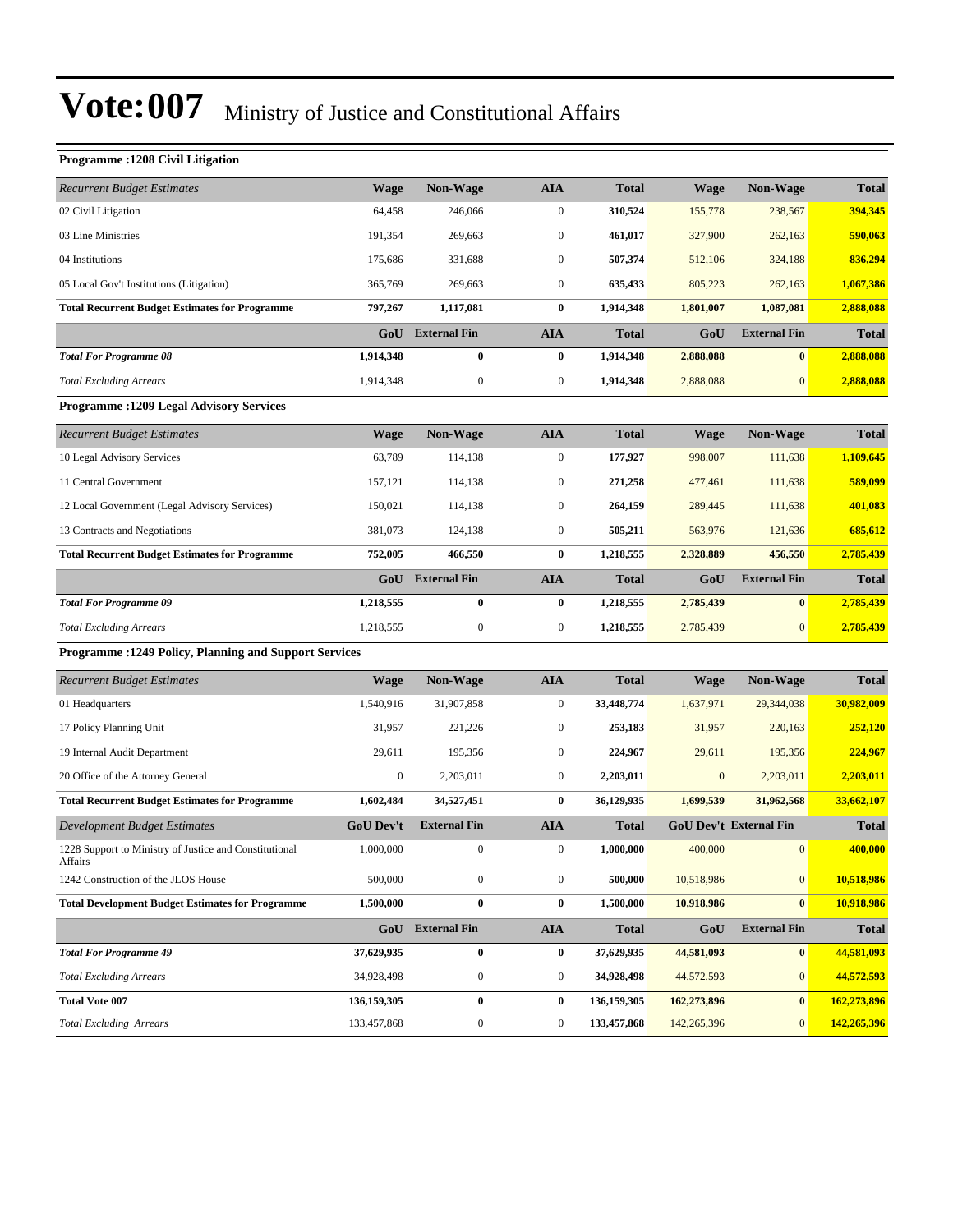### *Table V2: Summary Vote Estimates by Item*

| Thousand Uganda Shillings                                   |            | 2018/19 Approved Budget |            |              | 2019/20Approved Estimates |                     |              |  |
|-------------------------------------------------------------|------------|-------------------------|------------|--------------|---------------------------|---------------------|--------------|--|
|                                                             | GoU        | <b>External Fin</b>     | <b>AIA</b> | <b>Total</b> | GoU                       | <b>External Fin</b> | <b>Total</b> |  |
| <b>Employees, Goods and Services (Outputs Provided)</b>     | 57,876,291 | $\boldsymbol{0}$        | $\bf{0}$   | 57,876,291   | 66,487,900                | $\bf{0}$            | 66,487,900   |  |
| 211101 General Staff Salaries                               | 4,605,835  | $\bf{0}$                | $\bf{0}$   | 4,605,835    | 8,820,355                 | $\bf{0}$            | 8,820,355    |  |
| 211102 Contract Staff Salaries                              | 2,859,400  | 0                       | $\bf{0}$   | 2,859,400    | 2,478,120                 | $\bf{0}$            | 2,478,120    |  |
| 211103 Allowances (Inc. Casuals, Temporary)                 | 1,533,391  | $\bf{0}$                | $\bf{0}$   | 1,533,391    | 1,404,275                 | $\bf{0}$            | 1,404,275    |  |
| 212102 Pension for General Civil Service                    | 1,031,644  | $\bf{0}$                | $\bf{0}$   | 1,031,644    | 1,160,760                 | $\bf{0}$            | 1,160,760    |  |
| 212201 Social Security Contributions                        | 265,723    | $\bf{0}$                | $\bf{0}$   | 265,723      | 360,039                   | $\bf{0}$            | 360,039      |  |
| 213001 Medical expenses (To employees)                      | 213,000    | 0                       | $\bf{0}$   | 213,000      | 213,000                   | $\bf{0}$            | 213,000      |  |
| 213002 Incapacity, death benefits and funeral expenses      | 145,000    | 0                       | $\bf{0}$   | 145,000      | 145,000                   | $\bf{0}$            | 145,000      |  |
| 213004 Gratuity Expenses                                    | 1,190,085  | $\bf{0}$                | $\bf{0}$   | 1,190,085    | 992,085                   | $\bf{0}$            | 992,085      |  |
| 221001 Advertising and Public Relations                     | 416,753    | $\bf{0}$                | $\bf{0}$   | 416,753      | 416,753                   | $\bf{0}$            | 416,753      |  |
| 221002 Workshops and Seminars                               | 680,000    | $\bf{0}$                | $\bf{0}$   | 680,000      | 580,000                   | $\bf{0}$            | 580,000      |  |
| 221003 Staff Training                                       | 1,347,262  | 0                       | $\bf{0}$   | 1,347,262    | 1,293,525                 | $\bf{0}$            | 1,293,525    |  |
| 221004 Recruitment Expenses                                 | 48,000     | 0                       | $\bf{0}$   | 48,000       | 48,000                    | $\bf{0}$            | 48,000       |  |
| 221006 Commissions and related charges                      | 69,175     | $\bf{0}$                | $\bf{0}$   | 69,175       | 79,175                    | $\bf{0}$            | 79,175       |  |
| 221007 Books, Periodicals & Newspapers                      | 316,900    | $\bf{0}$                | $\bf{0}$   | 316,900      | 186,900                   | $\bf{0}$            | 186,900      |  |
| 221008 Computer supplies and Information Technology<br>(TT) | 25,000     | $\bf{0}$                | $\bf{0}$   | 25,000       | 25,000                    | $\bf{0}$            | 25,000       |  |
| 221009 Welfare and Entertainment                            | 344,900    | $\boldsymbol{0}$        | $\bf{0}$   | 344,900      | 314,900                   | $\bf{0}$            | 314,900      |  |
| 221011 Printing, Stationery, Photocopying and Binding       | 1,248,740  | $\bf{0}$                | $\bf{0}$   | 1,248,740    | 1,053,738                 | $\bf{0}$            | 1,053,738    |  |
| 221012 Small Office Equipment                               | 22,000     | $\bf{0}$                | $\bf{0}$   | 22,000       | 22,000                    | $\bf{0}$            | 22,000       |  |
| 221016 IFMS Recurrent costs                                 | 50,000     | $\bf{0}$                | $\bf{0}$   | 50,000       | 50,000                    | $\bf{0}$            | 50,000       |  |
| 221017 Subscriptions                                        | 10,000     | 0                       | $\bf{0}$   | 10,000       | 10,000                    | $\bf{0}$            | 10,000       |  |
| 221020 IPPS Recurrent Costs                                 | 25,000     | $\boldsymbol{0}$        | $\bf{0}$   | 25,000       | 25,000                    | $\bf{0}$            | 25,000       |  |
| 222001 Telecommunications                                   | 262,400    | $\bf{0}$                | $\bf{0}$   | 262,400      | 261,337                   | $\bf{0}$            | 261,337      |  |
| 222002 Postage and Courier                                  | 5,000      | 0                       | $\bf{0}$   | 5,000        | 5,000                     | $\bf{0}$            | 5,000        |  |
| 222003 Information and communications technology<br>(ICT)   | 25,000     | $\bf{0}$                | $\bf{0}$   | 25,000       | 25,000                    | $\bf{0}$            | 25,000       |  |
| 223003 Rent – (Produced Assets) to private entities         | 5,884,381  | $\bf{0}$                | $\bf{0}$   | 5,884,381    | 5,884,381                 | $\bf{0}$            | 5,884,381    |  |
| 223004 Guard and Security services                          | 20,000     | 0                       | 0          | 20,000       | 20,000                    | $\bf{0}$            | 20,000       |  |
| 223005 Electricity                                          | 210,000    | $\bf{0}$                | $\bf{0}$   | 210,000      | 210,000                   | $\bf{0}$            | 210,000      |  |
| 223006 Water                                                | 50,678     | 0                       | $\bf{0}$   | 50,678       | 50,678                    | $\bf{0}$            | 50,678       |  |
| 224004 Cleaning and Sanitation                              | 32,000     | 0                       | $\bf{0}$   | 32,000       | 32,000                    | $\bf{0}$            | 32,000       |  |
| 224005 Uniforms, Beddings and Protective Gear               | 40,000     | $\boldsymbol{0}$        | $\bf{0}$   | 40,000       | 40,000                    | $\boldsymbol{0}$    | 40,000       |  |
| 225001 Consultancy Services- Short term                     | 343,590    | 0                       | $\bf{0}$   | 343,590      | 543,590                   | $\bf{0}$            | 543,590      |  |
| 225002 Consultancy Services-Long-term                       | 4,487,859  | $\boldsymbol{0}$        | $\bf{0}$   | 4,487,859    | 4,336,859                 | $\bf{0}$            | 4,336,859    |  |
| 227001 Travel inland                                        | 1,527,830  | $\bf{0}$                | $\bf{0}$   | 1,527,830    | 1,680,686                 | $\bf{0}$            | 1,680,686    |  |
| 227002 Travel abroad                                        | 3,187,533  | 0                       | $\bf{0}$   | 3,187,533    | 3,287,533                 | $\bf{0}$            | 3,287,533    |  |
| 227003 Carriage, Haulage, Freight and transport hire        | 28,800     | $\boldsymbol{0}$        | $\bf{0}$   | 28,800       | 28,800                    | $\bf{0}$            | 28,800       |  |
| 227004 Fuel, Lubricants and Oils                            | 1,155,977  | 0                       | $\bf{0}$   | 1,155,977    | 1,235,970                 | $\bf{0}$            | 1,235,970    |  |
| 228001 Maintenance - Civil                                  | 103,000    | $\bf{0}$                | $\bf{0}$   | 103,000      | 103,000                   | $\bf{0}$            | 103,000      |  |
| 228002 Maintenance - Vehicles                               | 512,184    | 0                       | $\bf{0}$   | 512,184      | 512,189                   | $\bf{0}$            | 512,189      |  |
| 228003 Maintenance – Machinery, Equipment $\&$<br>Furniture | 288,271    | 0                       | $\bf{0}$   | 288,271      | 288,271                   | $\bf{0}$            | 288,271      |  |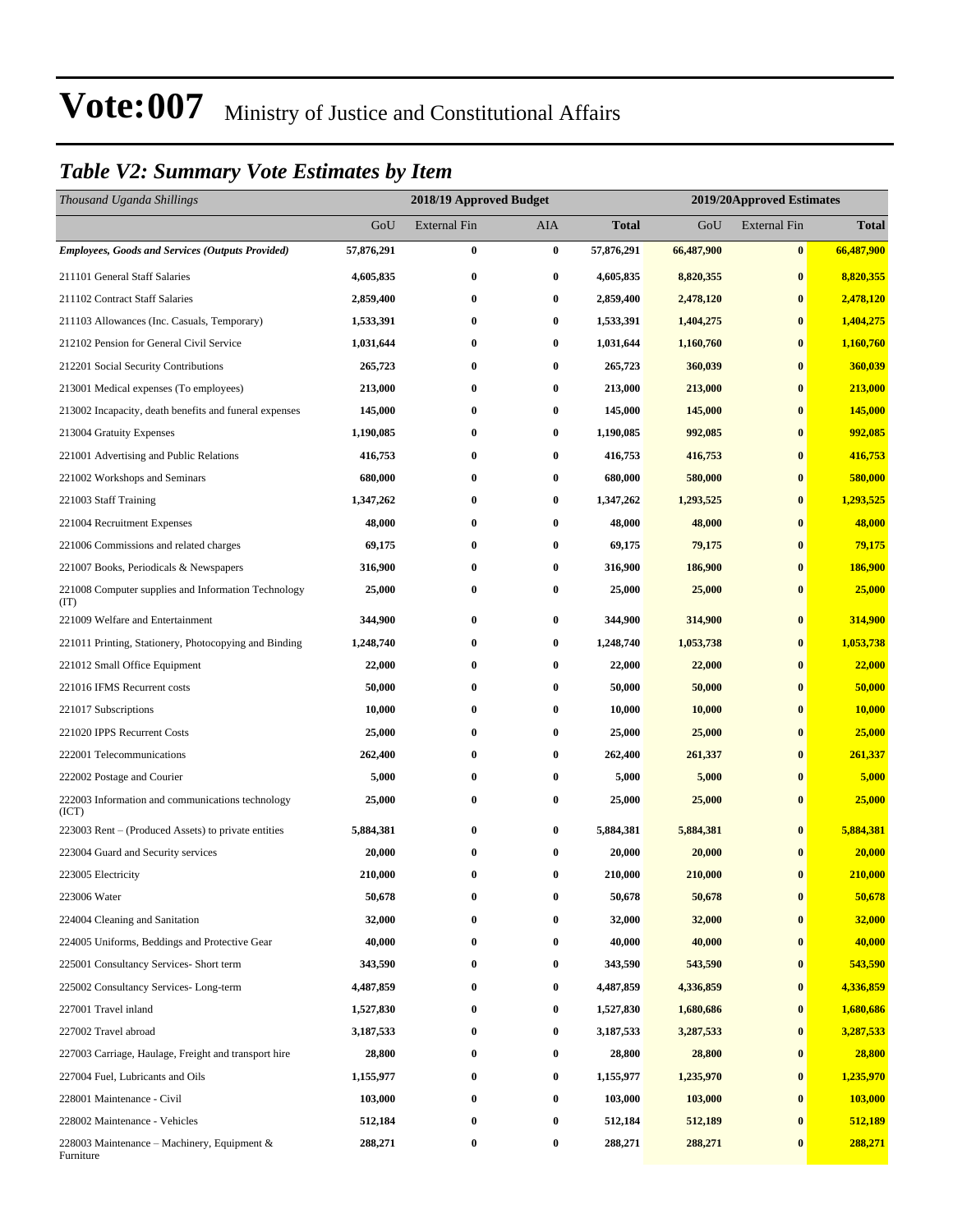| 228004 Maintenance – Other                                       | 18,000      | $\mathbf{0}$ | 0              | 18,000      | 18,000       | $\mathbf{0}$   | 18,000      |
|------------------------------------------------------------------|-------------|--------------|----------------|-------------|--------------|----------------|-------------|
| 282104 Compensation to 3rd Parties                               | 23,245,980  | $\bf{0}$     | $\bf{0}$       | 23,245,980  | 28,245,980   | $\bf{0}$       | 28,245,980  |
| <b>Grants, Transfers and Subsides (Outputs Funded)</b>           | 66,663,845  | $\bf{0}$     | $\bf{0}$       | 66,663,845  | 62,942,510   | $\bf{0}$       | 62,942,510  |
| 262101 Contributions to International Organisations<br>(Current) | 31,000      | $\bf{0}$     | $\mathbf{0}$   | 31,000      | 31,000       | $\mathbf{0}$   | 31,000      |
| 263104 Transfers to other govt. Units (Current)                  | 30,000      | $\bf{0}$     | $\mathbf{0}$   | 30,000      | 30,000       | $\mathbf{0}$   | 30,000      |
| 263106 Other Current grants (Current)                            | 1,616,801   | $\bf{0}$     | 0              | 1,616,801   | 1,616,801    | $\bf{0}$       | 1,616,801   |
| 263204 Transfers to other govt. Units (Capital)                  | 64,956,044  | $\bf{0}$     | $\bf{0}$       | 64,956,044  | 61,234,709   | $\bf{0}$       | 61,234,709  |
| 264101 Contributions to Autonomous Institutions                  | 30,000      | $\bf{0}$     | $\bf{0}$       | 30,000      | 30,000       | $\mathbf{0}$   | 30,000      |
| <b>Investment</b> (Capital Purchases)                            | 8,917,733   | $\bf{0}$     | $\bf{0}$       | 8,917,733   | 12,834,986   | $\bf{0}$       | 12,834,986  |
| 312101 Non-Residential Buildings                                 | 3,914,733   | $\bf{0}$     | $\bf{0}$       | 3,914,733   | 11,662,986   | $\bf{0}$       | 11,662,986  |
| 312201 Transport Equipment                                       | 3,112,000   | $\bf{0}$     | $\bf{0}$       | 3,112,000   | $\mathbf{0}$ | $\mathbf{0}$   | 0           |
| 312202 Machinery and Equipment                                   | 1,071,000   | $\bf{0}$     | 0              | 1,071,000   | 672,000      | $\mathbf{0}$   | 672,000     |
| 312203 Furniture & Fixtures                                      | 820,000     | $\bf{0}$     | $\bf{0}$       | 820,000     | 500,000      | $\mathbf{0}$   | 500,000     |
| <b>Arrears</b>                                                   | 2,701,437   | $\bf{0}$     | $\mathbf{0}$   | 2,701,437   | 20,008,500   | $\mathbf{0}$   | 20,008,500  |
| 321605 Domestic arrears (Budgeting)                              | 2,701,437   | $\bf{0}$     | $\bf{0}$       | 2,701,437   | 20,000,000   | $\bf{0}$       | 20,000,000  |
| 321607 Utility arrears (Budgeting)                               | $\bf{0}$    | $\bf{0}$     | $\bf{0}$       | $\bf{0}$    | 8,500        | $\bf{0}$       | 8,500       |
| <b>Grand Total Vote 007</b>                                      | 136,159,305 | $\bf{0}$     | $\bf{0}$       | 136,159,305 | 162,273,896  | $\bf{0}$       | 162,273,896 |
| <b>Total Excluding Arrears</b>                                   | 133,457,868 | $\mathbf{0}$ | $\overline{0}$ | 133,457,868 | 142,265,396  | $\overline{0}$ | 142,265,396 |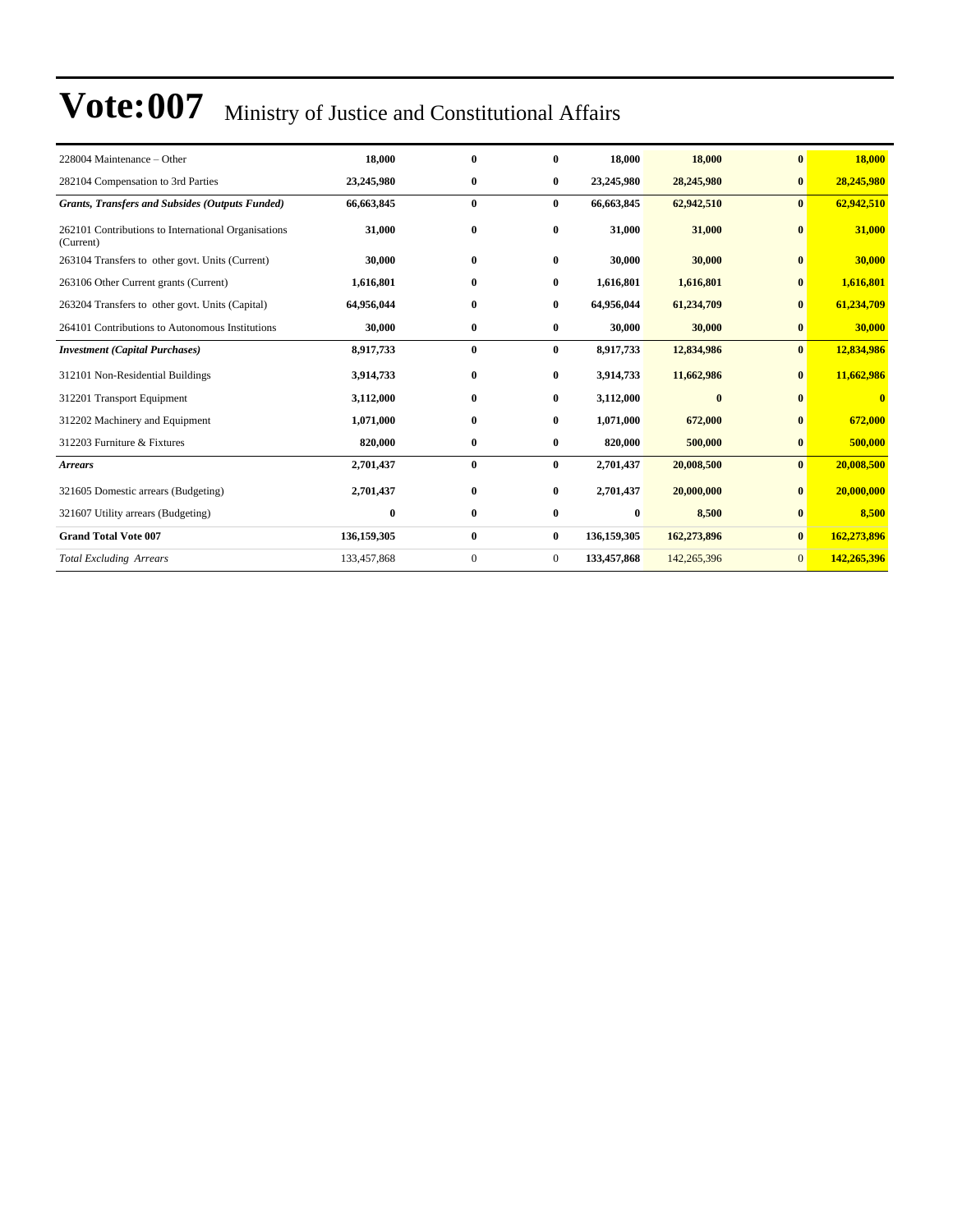### *Table V3: Detailed Estimates by Programme, Sub Programme, Output and Item*

*Programme :1203 Administration of Estates/Property of the Deceased*

*Recurrent Budget Estimates*

#### **SubProgramme 16 Administrator General**

| Thousand Uganda Shillings                                 |                  | 2018/19 Approved Budget |                  |              |                  | 2019/20 Approved Estimates |                |
|-----------------------------------------------------------|------------------|-------------------------|------------------|--------------|------------------|----------------------------|----------------|
| <b>Outputs Provided</b>                                   | Wage             | Non Wage                | <b>AIA</b>       | <b>Total</b> | Wage             | Non Wage                   | <b>Total</b>   |
| Output 120301 Estates Registration and Inspection         |                  |                         |                  |              |                  |                            |                |
| 211101 General Staff Salaries                             | 172,100          | $\boldsymbol{0}$        | $\boldsymbol{0}$ | 172,100      | 506,840          | $\overline{0}$             | 506,840        |
| 211103 Allowances (Inc. Casuals, Temporary)               | $\boldsymbol{0}$ | 33,688                  | $\boldsymbol{0}$ | 33,688       | $\mathbf{0}$     | 33,688                     | 33,688         |
| 221001 Advertising and Public Relations                   | $\boldsymbol{0}$ | 7,938                   | $\boldsymbol{0}$ | 7,938        | $\boldsymbol{0}$ | 7,938                      | 7,938          |
| 221003 Staff Training                                     | $\boldsymbol{0}$ | 12,874                  | $\boldsymbol{0}$ | 12,874       | $\mathbf{0}$     | 12,874                     | 12,874         |
| 221006 Commissions and related charges                    | $\boldsymbol{0}$ | 3,375                   | $\boldsymbol{0}$ | 3,375        | $\mathbf{0}$     | 3,375                      | 3,375          |
| 221009 Welfare and Entertainment                          | $\boldsymbol{0}$ | 4,000                   | $\overline{0}$   | 4,000        | $\mathbf{0}$     | 2,500                      | 2,500          |
| 221011 Printing, Stationery, Photocopying and Binding     | $\boldsymbol{0}$ | 11,675                  | $\boldsymbol{0}$ | 11,675       | $\mathbf{0}$     | 11,674                     | 11,674         |
| 222001 Telecommunications                                 | $\boldsymbol{0}$ | 3,750                   | $\boldsymbol{0}$ | 3,750        | $\boldsymbol{0}$ | 3,750                      | 3,750          |
| 227001 Travel inland                                      | $\boldsymbol{0}$ | 103,276                 | $\boldsymbol{0}$ | 103,276      | $\mathbf{0}$     | 103,276                    | 103,276        |
| 227002 Travel abroad                                      | $\boldsymbol{0}$ | 22,237                  | 0                | 22,237       | $\mathbf{0}$     | 22,237                     | 22,237         |
| 227004 Fuel, Lubricants and Oils                          | $\boldsymbol{0}$ | 20,300                  | $\overline{0}$   | 20,300       | $\boldsymbol{0}$ | 20,300                     | 20,300         |
| <b>Total Cost of Output 01</b>                            | 172,100          | 223,113                 | 0                | 395,212      | 506,840          | 221,613                    | <u>728,452</u> |
| Output 120302 Letters of Administration and Land Tranfers |                  |                         |                  |              |                  |                            |                |
| 211101 General Staff Salaries                             | 172,100          | $\boldsymbol{0}$        | $\mathbf{0}$     | 172,100      | 273,480          | $\boldsymbol{0}$           | 273,480        |
| 211103 Allowances (Inc. Casuals, Temporary)               | $\boldsymbol{0}$ | 33,688                  | $\boldsymbol{0}$ | 33,688       | $\mathbf{0}$     | 33,688                     | 33,688         |
| 221001 Advertising and Public Relations                   | $\boldsymbol{0}$ | 7,938                   | $\boldsymbol{0}$ | 7,938        | $\mathbf{0}$     | 7,938                      | 7,938          |
| 221003 Staff Training                                     | $\boldsymbol{0}$ | 12,874                  | 0                | 12,874       | $\mathbf{0}$     | 12,874                     | 12,874         |
| 221006 Commissions and related charges                    | $\boldsymbol{0}$ | 3,375                   | $\boldsymbol{0}$ | 3,375        | $\mathbf{0}$     | 3,375                      | 3,375          |
| 221009 Welfare and Entertainment                          | $\boldsymbol{0}$ | 4,000                   | $\boldsymbol{0}$ | 4,000        | $\boldsymbol{0}$ | 2,500                      | 2,500          |
| 221011 Printing, Stationery, Photocopying and Binding     | $\boldsymbol{0}$ | 11,675                  | $\boldsymbol{0}$ | 11,675       | $\mathbf{0}$     | 11,674                     | 11,674         |
| 222001 Telecommunications                                 | $\boldsymbol{0}$ | 3,750                   | $\boldsymbol{0}$ | 3,750        | $\mathbf{0}$     | 3,750                      | 3,750          |
| 227001 Travel inland                                      | $\boldsymbol{0}$ | 103,275                 | 0                | 103,275      | $\mathbf{0}$     | 103,275                    | 103,275        |
| 227002 Travel abroad                                      | $\boldsymbol{0}$ | 22,238                  | $\boldsymbol{0}$ | 22,238       | $\mathbf{0}$     | 22,238                     | 22,238         |
| 227004 Fuel, Lubricants and Oils                          | $\boldsymbol{0}$ | 20,300                  | $\boldsymbol{0}$ | 20,300       | $\boldsymbol{0}$ | 20,300                     | 20,300         |
| <b>Total Cost of Output 02</b>                            | 172,100          | 223,113                 | 0                | 395,212      | 273,480          | 221,613                    | 495,092        |
| Output 120303 Estates administration                      |                  |                         |                  |              |                  |                            |                |
| 211101 General Staff Salaries                             | 172,100          | $\boldsymbol{0}$        | $\boldsymbol{0}$ | 172,100      | 273,480          | $\mathbf{0}$               | 273,480        |
| 211103 Allowances (Inc. Casuals, Temporary)               | $\boldsymbol{0}$ | 33,688                  | $\boldsymbol{0}$ | 33,688       | $\mathbf{0}$     | 33,688                     | 33,688         |
| 221001 Advertising and Public Relations                   | $\boldsymbol{0}$ | 7,939                   | $\boldsymbol{0}$ | 7,939        | $\mathbf{0}$     | 7,939                      | 7,939          |
| 221003 Staff Training                                     | $\boldsymbol{0}$ | 12,875                  | $\boldsymbol{0}$ | 12,875       | $\mathbf{0}$     | 12,875                     | 12,875         |
| 221006 Commissions and related charges                    | $\boldsymbol{0}$ | 3,375                   | $\boldsymbol{0}$ | 3,375        | $\mathbf{0}$     | 3,375                      | 3,375          |
| 221009 Welfare and Entertainment                          | $\boldsymbol{0}$ | 4,000                   | $\boldsymbol{0}$ | 4,000        | $\mathbf{0}$     | 2,500                      | 2,500          |
| 221011 Printing, Stationery, Photocopying and Binding     | $\bf{0}$         | 11,675                  | 0                | 11,675       | $\mathbf{0}$     | 11,674                     | 11,674         |
| 222001 Telecommunications                                 | $\boldsymbol{0}$ | 3,750                   | $\boldsymbol{0}$ | 3,750        | $\mathbf{0}$     | 3,750                      | 3,750          |
| 227001 Travel inland                                      | $\boldsymbol{0}$ | 103,274                 | $\boldsymbol{0}$ | 103,274      | $\mathbf{0}$     | 103,274                    | 103,274        |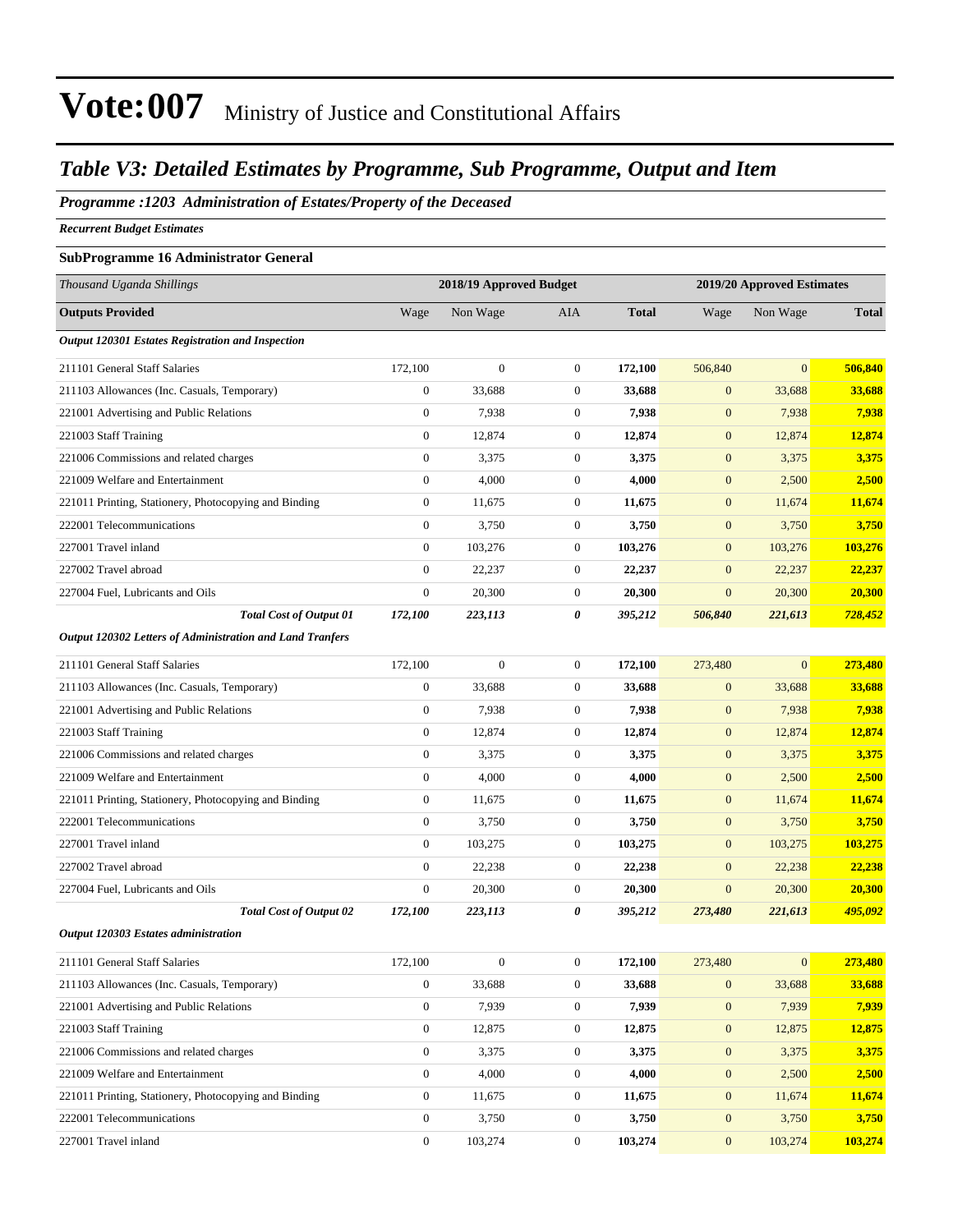| 227002 Travel abroad                                  | $\mathbf{0}$                | 22,237                  | $\overline{0}$   | 22,237             | $\mathbf{0}$                | 22,237                     | 22,237             |
|-------------------------------------------------------|-----------------------------|-------------------------|------------------|--------------------|-----------------------------|----------------------------|--------------------|
| 227004 Fuel, Lubricants and Oils                      | $\mathbf{0}$                | 20,300                  | $\boldsymbol{0}$ | 20,300             | $\overline{0}$              | 20,300                     | 20,300             |
| <b>Total Cost of Output 03</b>                        | 172,100                     | 223,113                 | 0                | 395,212            | 273,480                     | 221,613                    | 495,092            |
| Output 120304 Family arbitrations and mediations      |                             |                         |                  |                    |                             |                            |                    |
| 211101 General Staff Salaries                         | 172,100                     | $\overline{0}$          | $\boldsymbol{0}$ | 172,100            | 273,480                     | $\overline{0}$             | 273,480            |
| 211103 Allowances (Inc. Casuals, Temporary)           | $\boldsymbol{0}$            | 33,688                  | $\boldsymbol{0}$ | 33,688             | $\mathbf{0}$                | 33,688                     | 33,688             |
| 221001 Advertising and Public Relations               | $\boldsymbol{0}$            | 7,938                   | $\boldsymbol{0}$ | 7,938              | $\mathbf{0}$                | 7,938                      | 7,938              |
| 221003 Staff Training                                 | $\boldsymbol{0}$            | 12,874                  | $\boldsymbol{0}$ | 12,874             | $\mathbf{0}$                | 12,874                     | 12,874             |
| 221006 Commissions and related charges                | $\boldsymbol{0}$            | 3,375                   | $\boldsymbol{0}$ | 3,375              | $\mathbf{0}$                | 3,375                      | 3,375              |
| 221009 Welfare and Entertainment                      | $\boldsymbol{0}$            | 4,000                   | $\boldsymbol{0}$ | 4,000              | $\mathbf{0}$                | 2,500                      | 2,500              |
| 221011 Printing, Stationery, Photocopying and Binding | $\boldsymbol{0}$            | 11,675                  | $\boldsymbol{0}$ | 11,675             | $\mathbf{0}$                | 11,674                     | 11,674             |
| 222001 Telecommunications                             | $\boldsymbol{0}$            | 3,750                   | $\boldsymbol{0}$ | 3,750              | $\mathbf{0}$                | 3,750                      | 3,750              |
| 227001 Travel inland                                  | $\mathbf{0}$                | 103,275                 | $\boldsymbol{0}$ | 103,275            | $\mathbf{0}$                | 103,275                    | 103,275            |
| 227002 Travel abroad                                  | $\mathbf{0}$                | 22,238                  | 0                | 22,238             | $\mathbf{0}$                | 22,238                     | 22,238             |
| 227004 Fuel, Lubricants and Oils                      | $\mathbf{0}$                | 20,300                  | $\boldsymbol{0}$ | 20,300             | $\mathbf{0}$                | 20,300                     | 20,300             |
| <b>Total Cost of Output 04</b>                        | 172,100                     | 223,113                 | 0                | 395,212            | 273,480                     | 221,613                    | 495,092            |
| <b>Total Cost Of Outputs Provided</b>                 | 688,399                     | 892,450                 | $\bf{0}$         | 1,580,849          | 1,327,279                   | 886,450                    | 2,213,729          |
| <b>Total Cost for SubProgramme 16</b>                 | 688.399                     | 892,450                 | $\bf{0}$         | 1,580,849          | 1,327,279                   | 886,450                    | 2,213,729          |
| <b>Total Excluding Arrears</b>                        | 688,399                     | 892,450                 | 0                | 1,580,849          | 1,327,279                   | 886,450                    | 2,213,729          |
| N/A                                                   |                             |                         |                  |                    |                             |                            |                    |
|                                                       | GoU                         | <b>External Fin</b>     | <b>AIA</b>       | <b>Total</b>       | GoU                         | <b>External Fin</b>        | <b>Total</b>       |
| <b>Total Cost for Programme 03</b>                    | 1,580,849                   | 0                       | $\bf{0}$         | 1,580,849          | 2,213,729                   | $\bf{0}$                   | 2,213,729          |
|                                                       |                             |                         |                  |                    |                             |                            |                    |
| <b>Total Excluding Arrears</b>                        | 1,580,849                   | $\boldsymbol{0}$        | $\overline{0}$   | 1,580,849          | 2,213,729                   | $\mathbf{0}$               | 2,213,729          |
| Programme : 1204 Regulation of the Legal Profession   |                             |                         |                  |                    |                             |                            |                    |
| <b>Recurrent Budget Estimates</b>                     |                             |                         |                  |                    |                             |                            |                    |
| <b>SubProgramme 15 Law Council</b>                    |                             |                         |                  |                    |                             |                            |                    |
| Thousand Uganda Shillings                             |                             | 2018/19 Approved Budget |                  |                    |                             | 2019/20 Approved Estimates |                    |
| <b>Outputs Provided</b>                               | Wage                        | Non Wage                | <b>AIA</b>       | <b>Total</b>       | Wage                        | Non Wage                   | <b>Total</b>       |
| Output 120401 Conclusion of disciplinary cases        |                             |                         |                  |                    |                             |                            |                    |
| 211101 General Staff Salaries                         |                             | $\boldsymbol{0}$        | $\boldsymbol{0}$ |                    |                             | $\mathbf{0}$               |                    |
| 211103 Allowances (Inc. Casuals, Temporary)           | 113,548<br>$\boldsymbol{0}$ | 129,279                 | $\boldsymbol{0}$ | 113,548<br>129,279 | 335,968<br>$\boldsymbol{0}$ | 129,279                    | 335,968<br>129,279 |
| 221001 Advertising and Public Relations               | $\boldsymbol{0}$            | 25,000                  | $\boldsymbol{0}$ | 25,000             | $\boldsymbol{0}$            | 25,000                     | 25,000             |
| 221003 Staff Training                                 | $\boldsymbol{0}$            | 10,172                  | 0                | 10,172             | $\mathbf{0}$                | 10,172                     | 10,172             |
| 221006 Commissions and related charges                | $\boldsymbol{0}$            | 2,500                   | $\boldsymbol{0}$ | 2,500              | $\mathbf{0}$                | 2,500                      | 2,500              |
| 221009 Welfare and Entertainment                      | $\boldsymbol{0}$            | 15,000                  | $\boldsymbol{0}$ | 15,000             | $\mathbf{0}$                | 13,426                     | 13,426             |
| 221011 Printing, Stationery, Photocopying and Binding | $\boldsymbol{0}$            | 18,500                  | $\boldsymbol{0}$ | 18,500             | $\boldsymbol{0}$            | 18,500                     | 18,500             |
| 222001 Telecommunications                             | $\boldsymbol{0}$            | 4,000                   | $\boldsymbol{0}$ | 4,000              | $\mathbf{0}$                | 4,000                      | 4,000              |
| 227001 Travel inland                                  | $\mathbf{0}$                | 15,975                  | 0                | 15,975             | $\mathbf{0}$                | 15,975                     | 15,975             |
| 227002 Travel abroad                                  | $\mathbf{0}$                | 880                     | $\boldsymbol{0}$ | 880                | $\mathbf{0}$                | 880                        | 880                |
| 227004 Fuel, Lubricants and Oils                      | $\boldsymbol{0}$            | 13,250                  | $\boldsymbol{0}$ | 13,250             | $\mathbf{0}$                | 13,250                     | <b>13,250</b>      |
| <b>Total Cost of Output 01</b>                        | 113,548                     | 234,556                 | 0                | 348,104            | 335,968                     | 232,982                    | 568,950            |
| Output 120402 Inspection and Supervision              |                             |                         |                  |                    |                             |                            |                    |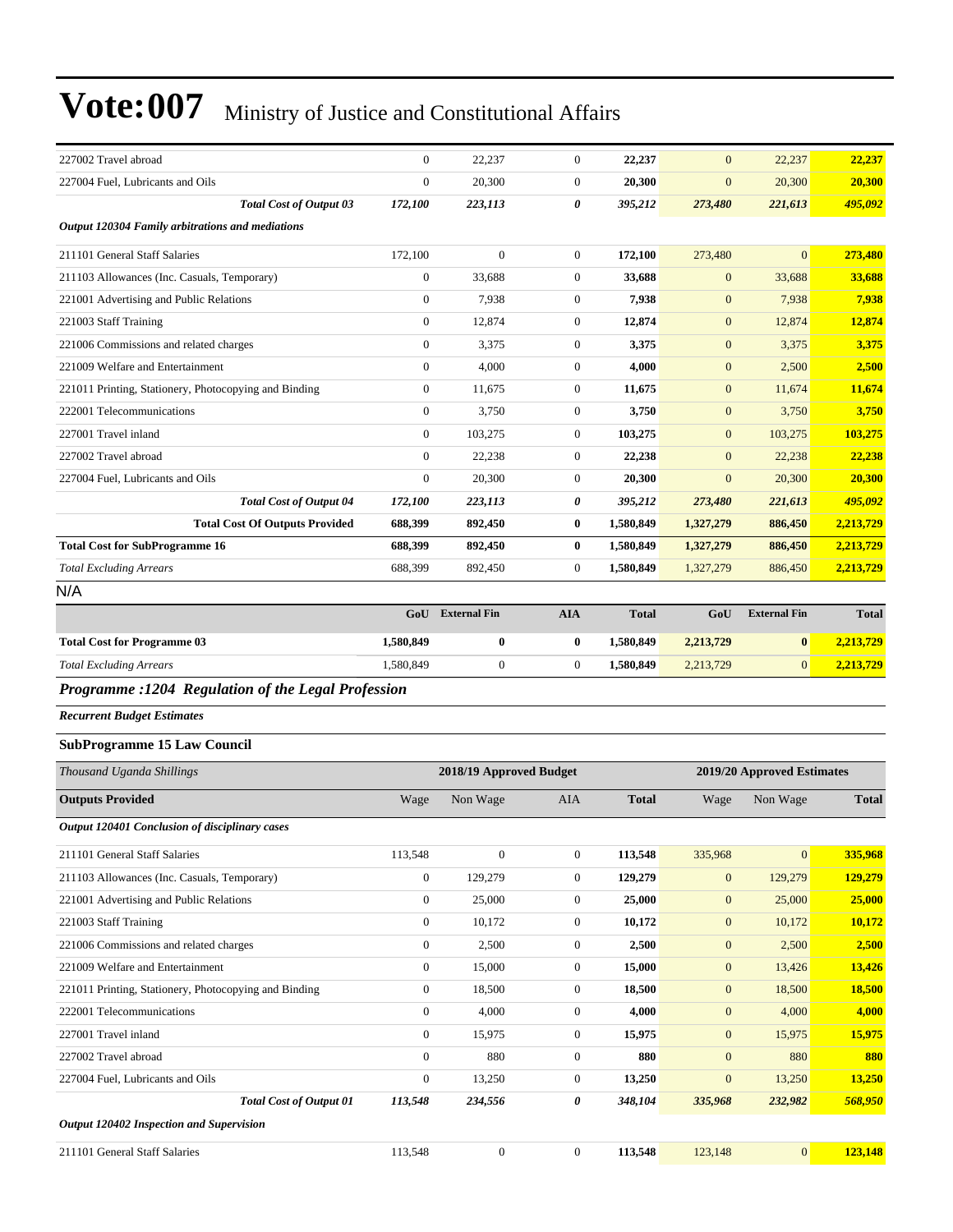| 211103 Allowances (Inc. Casuals, Temporary)           | $\mathbf{0}$   | 130,922             | $\Omega$     | 130,922      | $\mathbf{0}$ | 130,922             | 130,922      |
|-------------------------------------------------------|----------------|---------------------|--------------|--------------|--------------|---------------------|--------------|
| 221001 Advertising and Public Relations               | $\mathbf{0}$   | 10.000              | $\mathbf{0}$ | 10.000       | $\mathbf{0}$ | 10,000              | 10,000       |
| 221003 Staff Training                                 | $\mathbf{0}$   | 5,500               | $\mathbf{0}$ | 5,500        | $\mathbf{0}$ | 5,500               | 5,500        |
| 221006 Commissions and related charges                | $\overline{0}$ | 2,500               | $\mathbf{0}$ | 2,500        | $\mathbf{0}$ | 2,500               | 2,500        |
| 221009 Welfare and Entertainment                      | $\overline{0}$ | 15,000              | $\mathbf{0}$ | 15,000       | $\mathbf{0}$ | 11,574              | 11,574       |
| 221011 Printing, Stationery, Photocopying and Binding | $\overline{0}$ | 18,500              | $\mathbf{0}$ | 18,500       | $\mathbf{0}$ | 18,500              | 18,500       |
| 222001 Telecommunications                             | $\overline{0}$ | 4,000               | $\mathbf{0}$ | 4,000        | $\mathbf{0}$ | 4,000               | 4,000        |
| 227001 Travel inland                                  | $\mathbf{0}$   | 24,855              | $\mathbf{0}$ | 24,855       | $\mathbf{0}$ | 24,855              | 24,855       |
| 227002 Travel abroad                                  | $\mathbf{0}$   | 13,250              | $\Omega$     | 13,250       | $\mathbf{0}$ | 13,250              | 13,250       |
| 227004 Fuel, Lubricants and Oils                      | $\mathbf{0}$   | 11,881              | $\mathbf{0}$ | 11,881       | $\mathbf{0}$ | 11,881              | 11,881       |
| <b>Total Cost of Output 02</b>                        | 113,548        | 236,408             | 0            | 349,956      | 123,148      | 232,982             | 356,130      |
| <b>Total Cost Of Outputs Provided</b>                 | 227,096        | 470,964             | $\bf{0}$     | 698,060      | 459,116      | 465,964             | 925,080      |
| <b>Total Cost for SubProgramme 15</b>                 | 227,096        | 470,964             | $\bf{0}$     | 698,060      | 459,116      | 465,964             | 925,080      |
| <b>Total Excluding Arrears</b>                        | 227,096        | 470,964             | $\mathbf{0}$ | 698,060      | 459,116      | 465,964             | 925,080      |
| N/A                                                   |                |                     |              |              |              |                     |              |
|                                                       | GoU            | <b>External Fin</b> | <b>AIA</b>   | <b>Total</b> | GoU          | <b>External Fin</b> | <b>Total</b> |
| <b>Total Cost for Programme 04</b>                    | 698,060        | $\bf{0}$            | $\bf{0}$     | 698,060      | 925,080      | $\bf{0}$            | 925,080      |
| <b>Total Excluding Arrears</b>                        | 698,060        | $\mathbf{0}$        | $\Omega$     | 698,060      | 925,080      | $\mathbf{0}$        | 925,080      |

### *Programme :1205 Access to Justice and Accountability*

#### *Development Budget Estimates*

### **Project 0890 Support to Justice Law and Order Sector**

| Thousand Uganda Shillings                                         | 2018/19 Approved Budget       | 2019/20 Approved Estimates |                |              |                               |                       |              |
|-------------------------------------------------------------------|-------------------------------|----------------------------|----------------|--------------|-------------------------------|-----------------------|--------------|
| <b>Outputs Provided</b>                                           | <b>GoU Dev't External Fin</b> |                            | <b>AIA</b>     | <b>Total</b> | <b>GoU Dev't External Fin</b> |                       | <b>Total</b> |
| Output 120501 Ministry of Justice and Constitutional Affairs-JLOS |                               |                            |                |              |                               |                       |              |
| 211103 Allowances (Inc. Casuals, Temporary)                       | 305,000                       | $\overline{0}$             | $\Omega$       | 305,000      | 305,000                       | $\mathbf{0}$          | 305,000      |
| 221001 Advertising and Public Relations                           | 120,000                       | $\mathbf{0}$               | $\overline{0}$ | 120,000      | 120,000                       | $\mathbf{0}$          | 120,000      |
| 221002 Workshops and Seminars                                     | 250,000                       | $\mathbf{0}$               | $\overline{0}$ | 250,000      | 250,000                       | $\mathbf{0}$          | 250,000      |
| 221003 Staff Training                                             | 350,250                       | $\mathbf{0}$               | $\overline{0}$ | 350,250      | 350,250                       | $\mathbf{0}$          | 350,250      |
| 221007 Books, Periodicals & Newspapers                            | 200,000                       | $\boldsymbol{0}$           | $\overline{0}$ | 200,000      | 70,000                        | $\mathbf{0}$          | 70,000       |
| 221011 Printing, Stationery, Photocopying and Binding             | 250,000                       | $\mathbf{0}$               | $\overline{0}$ | 250,000      | 250,000                       | $\mathbf{0}$          | 250,000      |
| 225001 Consultancy Services- Short term                           | 100,000                       | $\mathbf{0}$               | $\Omega$       | 100.000      | 100,000                       | $\mathbf{0}$          | 100,000      |
| 225002 Consultancy Services-Long-term                             | 100,000                       | $\boldsymbol{0}$           | $\overline{0}$ | 100,000      | 100,000                       | $\mathbf{0}$          | 100,000      |
| 227001 Travel inland                                              | 200,000                       | $\boldsymbol{0}$           | $\overline{0}$ | 200,000      | 320,000                       | $\mathbf{0}$          | 320,000      |
| 227002 Travel abroad                                              | 250,000                       | $\mathbf{0}$               | $\overline{0}$ | 250,000      | 300,000                       | $\mathbf{0}$          | 300,000      |
| 227004 Fuel, Lubricants and Oils                                  | 119,750                       | $\boldsymbol{0}$           | $\Omega$       | 119,750      | 119,750                       | $\mathbf{0}$          | 119,750      |
| 228002 Maintenance - Vehicles                                     | 75,000                        | $\mathbf{0}$               | $\overline{0}$ | 75,000       | 75,000                        | $\Omega$              | 75,000       |
| 228003 Maintenance - Machinery, Equipment & Furniture             | 50,000                        | $\boldsymbol{0}$           | $\overline{0}$ | 50,000       | 50,000                        | $\mathbf{0}$          | 50,000       |
| <b>Total Cost Of Output 120501</b>                                | 2,370,000                     | 0                          | 0              | 2,370,000    | 2,410,000                     | $\boldsymbol{\theta}$ | 2,410,000    |
| Output 120506 Program Management                                  |                               |                            |                |              |                               |                       |              |
| 211102 Contract Staff Salaries                                    | 2,859,400                     | $\mathbf{0}$               | $\overline{0}$ | 2,859,400    | 2,478,120                     | $\overline{0}$        | 2,478,120    |
| 211103 Allowances (Inc. Casuals, Temporary)                       | 392,100                       | $\boldsymbol{0}$           | $\Omega$       | 392,100      | 392,100                       | $\mathbf{0}$          | 392,100      |
| 212201 Social Security Contributions                              | 265,723                       | $\mathbf{0}$               | $\theta$       | 265,723      | 360,039                       | $\Omega$              | 360,039      |

N/A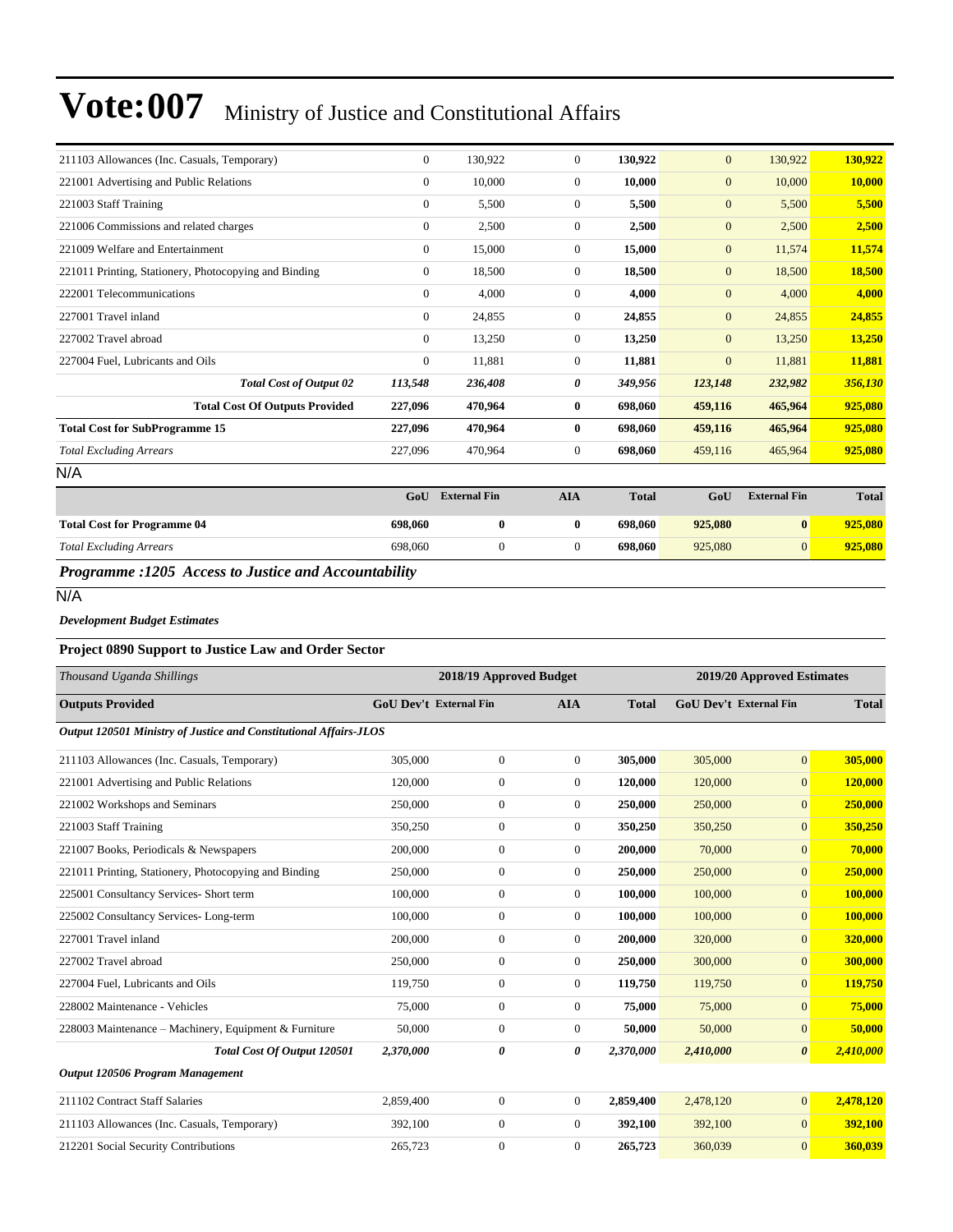| 213001 Medical expenses (To employees)                | 150,000                   | $\boldsymbol{0}$          | $\mathbf{0}$     | 150,000      | 150,000                   | $\boldsymbol{0}$          | 150,000                              |
|-------------------------------------------------------|---------------------------|---------------------------|------------------|--------------|---------------------------|---------------------------|--------------------------------------|
| 213004 Gratuity Expenses                              | 980,000                   | $\boldsymbol{0}$          | $\mathbf{0}$     | 980,000      | 782,000                   | $\boldsymbol{0}$          | 782,000                              |
| 221001 Advertising and Public Relations               | 225,000                   | $\boldsymbol{0}$          | $\mathbf{0}$     | 225,000      | 225,000                   | $\boldsymbol{0}$          | 225,000                              |
| 221002 Workshops and Seminars                         | 430,000                   | $\boldsymbol{0}$          | $\mathbf{0}$     | 430,000      | 330,000                   | $\boldsymbol{0}$          | 330,000                              |
| 221003 Staff Training                                 | 536,000                   | $\boldsymbol{0}$          | $\mathbf{0}$     | 536,000      | 436,000                   | $\boldsymbol{0}$          | 436,000                              |
| 221007 Books, Periodicals & Newspapers                | 53,400                    | $\boldsymbol{0}$          | $\mathbf{0}$     | 53,400       | 53,400                    | $\boldsymbol{0}$          | 53,400                               |
| 221009 Welfare and Entertainment                      | 120,000                   | $\boldsymbol{0}$          | $\mathbf{0}$     | 120,000      | 120,000                   | $\boldsymbol{0}$          | 120,000                              |
| 221011 Printing, Stationery, Photocopying and Binding | 500,000                   | $\boldsymbol{0}$          | $\mathbf{0}$     | 500,000      | 300,000                   | $\boldsymbol{0}$          | <b>300,000</b>                       |
| 222001 Telecommunications                             | 70,000                    | $\boldsymbol{0}$          | $\mathbf{0}$     | 70,000       | 70,000                    | $\boldsymbol{0}$          | 70,000                               |
| 225001 Consultancy Services- Short term               | 198,000                   | $\boldsymbol{0}$          | $\boldsymbol{0}$ | 198,000      | 398,000                   | $\boldsymbol{0}$          | 398,000                              |
| 225002 Consultancy Services-Long-term                 | 241,000                   | $\boldsymbol{0}$          | $\mathbf{0}$     | 241,000      | 90,000                    | $\boldsymbol{0}$          | 90,000                               |
| 227001 Travel inland                                  | 350,000                   | $\boldsymbol{0}$          | $\mathbf{0}$     | 350,000      | 350,000                   | $\boldsymbol{0}$          | 350,000                              |
| 227002 Travel abroad                                  | 324,000                   | $\boldsymbol{0}$          | $\mathbf{0}$     | 324,000      | 324,000                   | $\boldsymbol{0}$          | <b>324,000</b>                       |
| 227004 Fuel, Lubricants and Oils                      | 212,000                   | $\boldsymbol{0}$          | $\mathbf{0}$     | 212,000      | 332,000                   | $\boldsymbol{0}$          | 332,000                              |
| 228002 Maintenance - Vehicles                         | 120,000                   | $\boldsymbol{0}$          | $\mathbf{0}$     | 120,000      | 120,000                   | $\boldsymbol{0}$          | 120,000                              |
| 228003 Maintenance - Machinery, Equipment & Furniture | 112,000                   | $\boldsymbol{0}$          | $\boldsymbol{0}$ | 112,000      | 112,000                   | $\boldsymbol{0}$          | 112,000                              |
| Total Cost Of Output 120506                           | 8,138,623                 | 0                         | 0                | 8,138,623    | 7,422,659                 | $\boldsymbol{\theta}$     | 7,422,659                            |
| <b>Total Cost for Outputs Provided</b>                | 10,508,623                | $\boldsymbol{0}$          | $\mathbf{0}$     | 10,508,623   | 9,832,659                 | $\boldsymbol{0}$          | 9,832,659                            |
| <b>Outputs Funded</b>                                 | GoU Dev't External Fin    |                           | <b>AIA</b>       | <b>Total</b> |                           | GoU Dev't External Fin    | <b>Total</b>                         |
| Output 120552 Ministry Of Internal Affairs-JLOS       |                           |                           |                  |              |                           |                           |                                      |
| 263204 Transfers to other govt. Units (Capital)       | 5,992,815                 | $\boldsymbol{0}$          | $\boldsymbol{0}$ | 5,992,815    | 5,992,815                 | $\overline{0}$            | 5,992,815                            |
| o/w Transfers to other govt. Units (Capital)          | 5,992,815                 | 0                         | 0                | 5,992,815    | $\boldsymbol{\theta}$     | $\boldsymbol{\theta}$     | $\bf{0}$                             |
| o/w Transfers to other govt. Units (Capital)          | $\theta$                  | $\boldsymbol{\mathit{0}}$ | $\theta$         | $\bf{0}$     | 5,992,815                 | $\boldsymbol{\theta}$     | 5,992,815                            |
| Total Cost Of Output 120552                           | 5,992,815                 | 0                         | 0                | 5,992,815    | 5,992,815                 | $\boldsymbol{\theta}$     | 5,992,815                            |
| Output 120553 Uganda Law Reform Commission - JLOS     |                           |                           |                  |              |                           |                           |                                      |
| 263204 Transfers to other govt. Units (Capital)       | 2,084,280                 | $\boldsymbol{0}$          | $\boldsymbol{0}$ | 2,084,280    | 1,732,503                 | $\boldsymbol{0}$          | 1,732,503                            |
| $o/w$ -Transfers to other govt. Units (Capital)       | 2,084,280                 | 0                         | $\theta$         | 2,084,280    | $\boldsymbol{\theta}$     | $\boldsymbol{\theta}$     | $\bf{0}$                             |
| o/w Transfers to other govt. Units (Capital)          | 0                         | $\boldsymbol{\theta}$     | $\theta$         | $\bf{0}$     | 1,732,503                 | $\boldsymbol{\mathit{0}}$ | 1,732,503                            |
| Total Cost Of Output 120553                           | 2,084,280                 | 0                         | 0                | 2,084,280    | 1,732,503                 | $\boldsymbol{\theta}$     | 1,732,503                            |
| Output 120554 Law Development Center-JLOS             |                           |                           |                  |              |                           |                           |                                      |
| 263204 Transfers to other govt. Units (Capital)       | 2,086,179                 | $\boldsymbol{0}$          | $\boldsymbol{0}$ | 2,086,179    | 2,086,179                 | $\boldsymbol{0}$          | 2,086,179                            |
| o/w Transfers to other govt. Units (Capital)          | 2,086,179                 | $\boldsymbol{\mathit{0}}$ | $\theta$         | 2,086,179    | $\boldsymbol{\mathit{0}}$ | $\boldsymbol{\mathit{0}}$ | $\bf{0}$                             |
| o/w Transfers to other govt. Units (Capital)          | $\theta$                  | $\boldsymbol{\mathit{0}}$ | $\theta$         | $\bf{0}$     | 2,086,179                 | $\boldsymbol{\mathit{0}}$ | 2,086,179                            |
| Total Cost Of Output 120554                           | 2,086,179                 | 0                         | 0                | 2,086,179    | 2,086,179                 | 0                         | 2,086,179                            |
| Output 120555 Judiciary - JLOS                        |                           |                           |                  |              |                           |                           |                                      |
|                                                       |                           | $\boldsymbol{0}$          | $\boldsymbol{0}$ |              | 11,614,360                | $\boldsymbol{0}$          | 11,614,360                           |
| 263204 Transfers to other govt. Units (Capital)       | 12,614,360                |                           |                  | 12,614,360   |                           |                           |                                      |
| o/w Transfers to other govt. Units (Capital)          | 12,614,360                | $\boldsymbol{\mathit{0}}$ | $\theta$         | 12,614,360   | $\boldsymbol{\theta}$     | $\boldsymbol{\mathit{0}}$ |                                      |
| o/w Transfers to other govt. Units (Capital)          | $\boldsymbol{\mathit{0}}$ | 0                         | $\theta$         | $\bf{0}$     | 11,614,360                | $\theta$                  |                                      |
| Total Cost Of Output 120555                           | 12,614,360                | 0                         | 0                | 12,614,360   | 11,614,360                | 0                         |                                      |
| Output 120556 Uganda Police Force-JLOS                |                           |                           |                  |              |                           |                           | $\bf{0}$<br>11,614,360<br>11,614,360 |
| 263204 Transfers to other govt. Units (Capital)       | 7,469,881                 | $\boldsymbol{0}$          | $\boldsymbol{0}$ | 7,469,881    | 7,469,881                 | $\boldsymbol{0}$          | 7,469,881                            |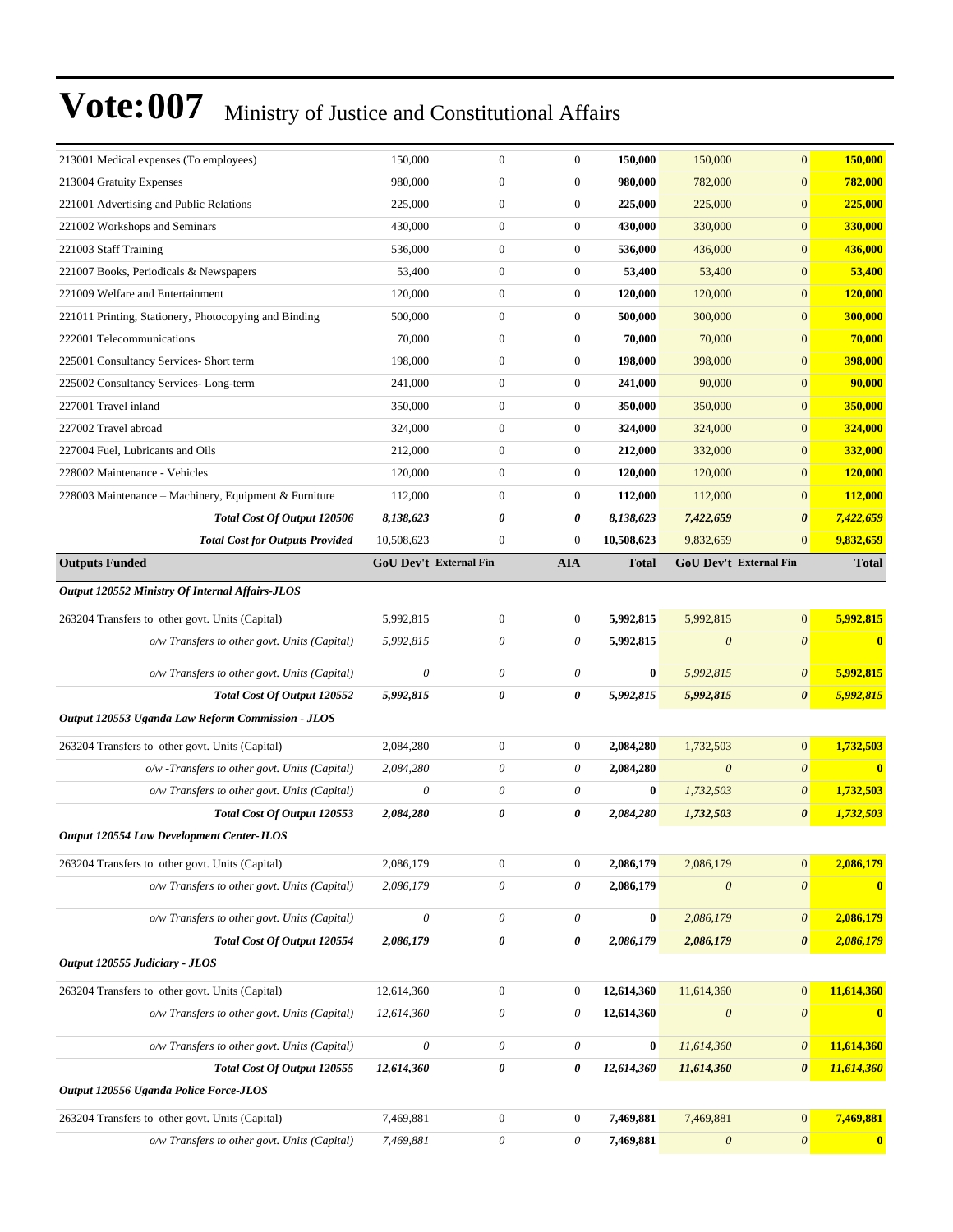| o/w Transfers to other govt. Units (Capital)                            | $\theta$               | 0                     | $\theta$         | $\bf{0}$     | 7,469,881             | $\boldsymbol{\theta}$     | 7,469,881             |
|-------------------------------------------------------------------------|------------------------|-----------------------|------------------|--------------|-----------------------|---------------------------|-----------------------|
| Total Cost Of Output 120556                                             | 7,469,881              | 0                     | 0                | 7,469,881    | 7,469,881             | 0                         | 7,469,881             |
| Output 120557 Uganda Prisons Service-JLOS                               |                        |                       |                  |              |                       |                           |                       |
| 263204 Transfers to other govt. Units (Capital)                         | 9,640,400              | $\boldsymbol{0}$      | $\overline{0}$   | 9,640,400    | 9,640,400             | $\overline{0}$            | 9,640,400             |
| o/w Transfers to other govt. Units (Capital)                            | 9,640,400              | $\boldsymbol{\theta}$ | 0                | 9,640,400    | $\boldsymbol{\theta}$ | $\boldsymbol{\theta}$     | $\bf{0}$              |
| o/w Transfers to other govt. Units (Capital)                            | $\boldsymbol{\theta}$  | $\theta$              | 0                | $\bf{0}$     | 9,640,400             | $\boldsymbol{\theta}$     | 9,640,400             |
| Total Cost Of Output 120557                                             | 9,640,400              | 0                     | 0                | 9,640,400    | 9,640,400             | $\boldsymbol{\theta}$     | 9,640,400             |
| <b>Output 120558 Judicial Service Commission-JLOS</b>                   |                        |                       |                  |              |                       |                           |                       |
| 263204 Transfers to other govt. Units (Capital)                         | 2,049,360              | $\boldsymbol{0}$      | $\overline{0}$   | 2,049,360    | 1,647,704             | $\overline{0}$            | 1,647,704             |
| o/w Transfers to other govt. Units (Capital)                            | 2,049,360              | $\boldsymbol{\theta}$ | 0                | 2,049,360    | $\boldsymbol{\theta}$ | $\boldsymbol{\theta}$     | $\bf{0}$              |
| o/w Transfers to other govt. Units (Capital)                            | $\theta$               | $\theta$              | 0                | $\bf{0}$     | 1,647,704             | $\boldsymbol{\theta}$     | 1,647,704             |
| Total Cost Of Output 120558                                             | 2,049,360              | 0                     | 0                | 2,049,360    | 1,647,704             | $\boldsymbol{\theta}$     | 1,647,704             |
| <b>Output 120559 Directorate Of Public Prosecutions</b>                 |                        |                       |                  |              |                       |                           |                       |
| 263204 Transfers to other govt. Units (Capital)                         | 4,934,160              | $\boldsymbol{0}$      | $\mathbf{0}$     | 4,934,160    | 4,934,160             | $\overline{0}$            | 4,934,160             |
| o/w Transfers to other govt. Units (Capital)                            | 4,934,160              | $\theta$              | 0                | 4,934,160    | $\boldsymbol{\theta}$ | $\boldsymbol{\theta}$     | $\bf{0}$              |
| o/w Transfers to other govt. Units (Capital)                            | $\theta$               | $\boldsymbol{\theta}$ | 0                | $\bf{0}$     | 4,934,160             | $\boldsymbol{\mathit{0}}$ | 4,934,160             |
| Total Cost Of Output 120559                                             | 4,934,160              | 0                     | 0                | 4,934,160    | 4,934,160             | $\boldsymbol{\theta}$     | 4,934,160             |
| <b>Output 120560 Other JLOS Funded Services</b>                         |                        |                       |                  |              |                       |                           |                       |
| 263204 Transfers to other govt. Units (Capital)                         | 18,084,609             | $\bf{0}$              | $\overline{0}$   | 18,084,609   | 16,116,707            | $\overline{0}$            | 16,116,707            |
| o/w Transfers to other govt. Units (Capital)                            | 18,084,609             | $\boldsymbol{\theta}$ | $\theta$         | 18,084,609   | $\boldsymbol{\theta}$ | $\theta$                  | $\bf{0}$              |
| o/w Transfers to other govt. Units (Capital)                            | $\theta$               | $\theta$              | 0                | $\bf{0}$     | 16,116,707            | $\theta$                  | 16,116,707            |
| Total Cost Of Output 120560                                             | 18,084,609             | 0                     | 0                | 18,084,609   | 16,116,707            | $\boldsymbol{\theta}$     | 16,116,707            |
| <b>Total Cost for Outputs Funded</b>                                    | 64,956,044             | $\boldsymbol{0}$      | $\mathbf{0}$     | 64,956,044   | 61,234,709            | $\overline{0}$            | 61,234,709            |
| <b>Capital Purchases</b>                                                | GoU Dev't External Fin |                       | <b>AIA</b>       | <b>Total</b> |                       | GoU Dev't External Fin    | <b>Total</b>          |
| Output 120572 Government Buildings and Administrative Infrastructure    |                        |                       |                  |              |                       |                           |                       |
| 312101 Non-Residential Buildings                                        | 3,414,733              | $\boldsymbol{0}$      | $\overline{0}$   | 3,414,733    | 1,144,000             | $\mathbf{0}$              | 1,144,000             |
| Total Cost Of Output 120572                                             | 3,414,733              | 0                     | $\theta$         | 3,414,733    | 1,144,000             | $\boldsymbol{\theta}$     | 1,144,000             |
| Output 120575 Purchase of Motor Vehicles and Other Transport Equipment  |                        |                       |                  |              |                       |                           |                       |
| 312201 Transport Equipment                                              | 2,512,000              | $\boldsymbol{0}$      | $\mathbf{0}$     | 2,512,000    | $\mathbf{0}$          | $\mathbf{0}$              | $\bf{0}$              |
| <b>Total Cost Of Output 120575</b>                                      | 2,512,000              | $\boldsymbol{\theta}$ | 0                | 2,512,000    | $\boldsymbol{\theta}$ | $\boldsymbol{\theta}$     | $\boldsymbol{\theta}$ |
| Output 120576 Purchase of Office and ICT Equipment, including Software  |                        |                       |                  |              |                       |                           |                       |
| 312202 Machinery and Equipment                                          | 821,000                | $\boldsymbol{0}$      | $\mathbf{0}$     | 821,000      | 422,000               | $\mathbf{0}$              | 422,000               |
| Total Cost Of Output 120576                                             | 821,000                | 0                     | 0                | 821,000      | 422,000               | $\boldsymbol{\theta}$     | 422,000               |
| Output 120578 Purchase of Office and Residential Furniture and Fittings |                        |                       |                  |              |                       |                           |                       |
| 312203 Furniture & Fixtures                                             | 670,000                | $\boldsymbol{0}$      | $\mathbf{0}$     | 670,000      | 350,000               | $\overline{0}$            | 350,000               |
| Total Cost Of Output 120578                                             | 670,000                | 0                     | 0                | 670,000      | 350,000               | $\boldsymbol{\theta}$     | 350,000               |
| <b>Total Cost for Capital Purchases</b>                                 | 7,417,733              | $\boldsymbol{0}$      | $\boldsymbol{0}$ | 7,417,733    | 1,916,000             | $\mathbf{0}$              | 1,916,000             |
| <b>Total Cost for Project: 0890</b>                                     | 82,882,400             | $\boldsymbol{0}$      | $\boldsymbol{0}$ | 82,882,400   | 72,983,368            | $\overline{0}$            | 72,983,368            |
| <b>Total Excluding Arrears</b>                                          | 82,882,400             | $\boldsymbol{0}$      | $\boldsymbol{0}$ | 82,882,400   | 72,983,368            | $\mathbf{0}$              | 72,983,368            |
|                                                                         | GoU                    | <b>External Fin</b>   | <b>AIA</b>       | <b>Total</b> | GoU                   | <b>External Fin</b>       | <b>Total</b>          |
| <b>Total Cost for Programme 05</b>                                      | 82,882,400             | $\bf{0}$              | $\bf{0}$         | 82,882,400   | 72,983,368            | $\bf{0}$                  | 72,983,368            |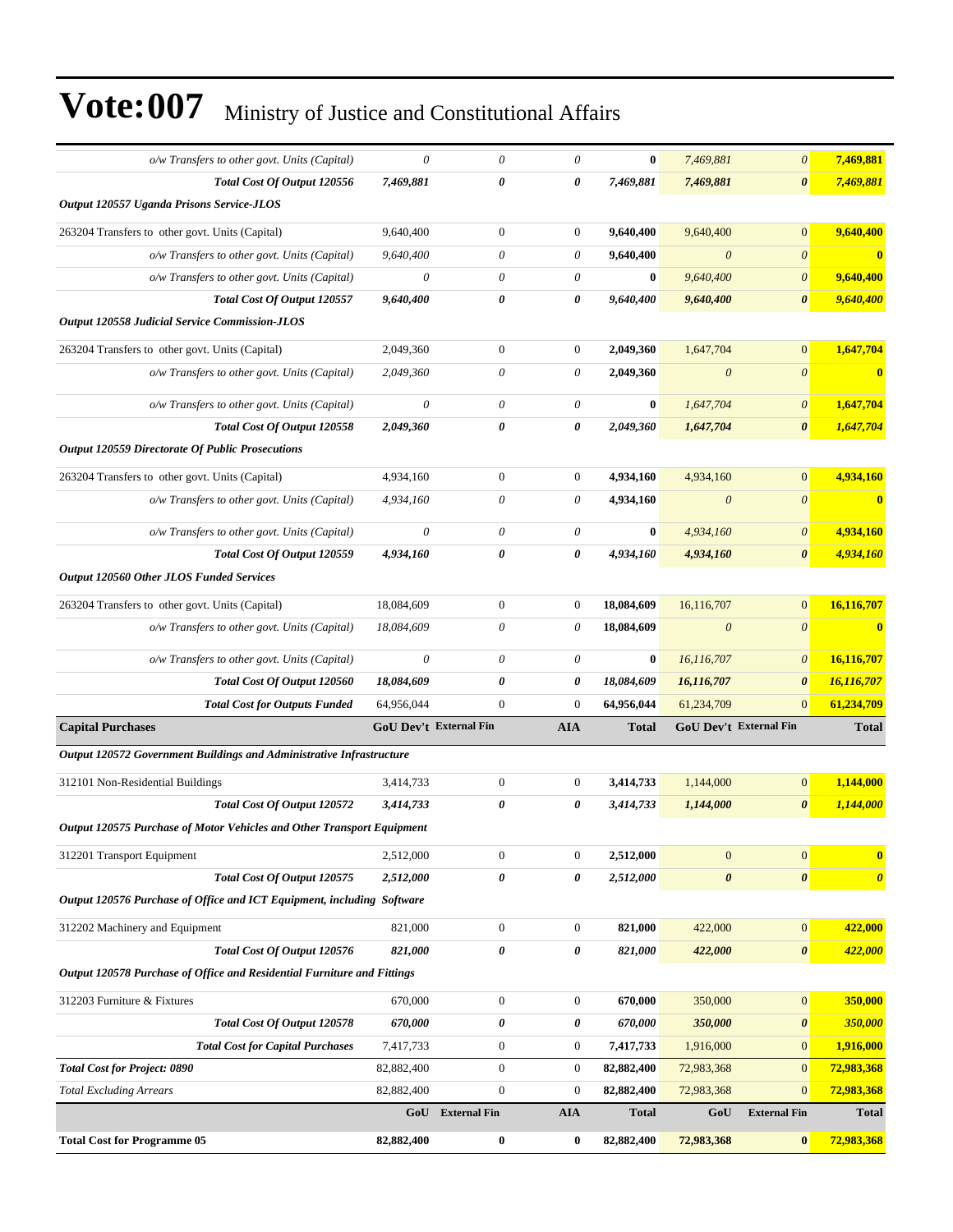| <b>Total Excluding Arrears</b>                                        | 82,882,400       | $\mathbf{0}$            | $\mathbf{0}$     | 82,882,400   | 72,983,368            | $\overline{0}$             | 72,983,368    |
|-----------------------------------------------------------------------|------------------|-------------------------|------------------|--------------|-----------------------|----------------------------|---------------|
| Programme : 1206 Court Awards (Statutory)                             |                  |                         |                  |              |                       |                            |               |
| <b>Recurrent Budget Estimates</b>                                     |                  |                         |                  |              |                       |                            |               |
|                                                                       |                  |                         |                  |              |                       |                            |               |
| <b>SubProgramme 18 Statutory Court Awards</b>                         |                  |                         |                  |              |                       |                            |               |
| Thousand Uganda Shillings                                             |                  | 2018/19 Approved Budget |                  |              |                       | 2019/20 Approved Estimates |               |
| <b>Outputs Provided</b>                                               | Wage             | Non Wage                | AIA              | <b>Total</b> | Wage                  | Non Wage                   | <b>Total</b>  |
| <b>Output 120601 Court Awards &amp; Compesations Paid</b>             |                  |                         |                  |              |                       |                            |               |
| 282104 Compensation to 3rd Parties                                    | $\boldsymbol{0}$ | 9,350,000               | $\boldsymbol{0}$ | 9,350,000    | $\mathbf{0}$          | 14,350,000                 | 14,350,000    |
| <b>Total Cost of Output 01</b>                                        | 0                | 9,350,000               | 0                | 9,350,000    | $\boldsymbol{\theta}$ | 14,350,000                 | 14,350,000    |
| <b>Total Cost Of Outputs Provided</b>                                 | $\bf{0}$         | 9,350,000               | $\bf{0}$         | 9,350,000    | $\bf{0}$              | 14,350,000                 | 14,350,000    |
| <b>Arrears</b>                                                        | Wage             | Non Wage                | AIA              | <b>Total</b> | Wage                  | Non Wage                   | <b>Total</b>  |
| Output 120699 Arrears                                                 |                  |                         |                  |              |                       |                            |               |
| 321605 Domestic arrears (Budgeting)                                   | 0                | $\mathbf{0}$            | $\boldsymbol{0}$ | $\bf{0}$     | $\mathbf{0}$          | 20,000,000                 | 20,000,000    |
| <b>Total Cost of Output 99</b>                                        | 0                | 0                       | 0                | 0            | $\boldsymbol{\theta}$ | 20,000,000                 | 20,000,000    |
| <b>Total Cost Of Arrears</b>                                          | $\bf{0}$         | $\bf{0}$                | $\bf{0}$         | $\bf{0}$     | $\bf{0}$              | 20,000,000                 | 20,000,000    |
| <b>Total Cost for SubProgramme 18</b>                                 | $\bf{0}$         | 9,350,000               | $\bf{0}$         | 9,350,000    | $\bf{0}$              | 34,350,000                 | 34,350,000    |
| <b>Total Excluding Arrears</b>                                        | $\overline{0}$   | 9,350,000               | $\boldsymbol{0}$ | 9,350,000    | $\mathbf{0}$          | 14,350,000                 | 14,350,000    |
| N/A                                                                   |                  |                         |                  |              |                       |                            |               |
|                                                                       |                  | GoU External Fin        | <b>AIA</b>       | <b>Total</b> | GoU                   | <b>External Fin</b>        | <b>Total</b>  |
| <b>Total Cost for Programme 06</b>                                    | 9,350,000        | $\bf{0}$                | $\bf{0}$         | 9,350,000    | 34,350,000            | $\bf{0}$                   | 34,350,000    |
| <b>Total Excluding Arrears</b>                                        | 9,350,000        | $\mathbf{0}$            | $\boldsymbol{0}$ | 9,350,000    | 14,350,000            | $\mathbf{0}$               | 14,350,000    |
| Programme :1207 Legislative Drafting                                  |                  |                         |                  |              |                       |                            |               |
| <b>Recurrent Budget Estimates</b>                                     |                  |                         |                  |              |                       |                            |               |
| <b>SubProgramme 06 First Parliamentary Counsel</b>                    |                  |                         |                  |              |                       |                            |               |
| Thousand Uganda Shillings                                             |                  | 2018/19 Approved Budget |                  |              |                       | 2019/20 Approved Estimates |               |
| <b>Outputs Provided</b>                                               | Wage             | Non Wage                | AIA              | <b>Total</b> | Wage                  | Non Wage                   | <b>Total</b>  |
| Output 120701 Bills, Acts, Statutory Instruments, Ordinances, By Laws |                  |                         |                  |              |                       |                            |               |
| 211101 General Staff Salaries                                         | 59,964           | $\boldsymbol{0}$        | $\boldsymbol{0}$ | 59,964       | 151,284               | $\mathbf{0}$               | 151,284       |
| 211103 Allowances (Inc. Casuals, Temporary)                           | $\overline{0}$   | 2,000                   | $\boldsymbol{0}$ | 2,000        | $\boldsymbol{0}$      | 2,000                      | 2,000         |
| 221003 Staff Training                                                 | $\boldsymbol{0}$ | 16,777                  | $\boldsymbol{0}$ | 16,777       | $\boldsymbol{0}$      | 16,777                     | 16,777        |
| 221009 Welfare and Entertainment                                      | 0                | 7,000                   | $\boldsymbol{0}$ | 7,000        | $\mathbf{0}$          | 6,000                      | 6,000         |
| 221011 Printing, Stationery, Photocopying and Binding                 | $\boldsymbol{0}$ | 11,310                  | $\boldsymbol{0}$ | 11,310       | $\mathbf{0}$          | 11,310                     | <b>11,310</b> |
| 222001 Telecommunications                                             | $\boldsymbol{0}$ | 4,500                   | $\boldsymbol{0}$ | 4,500        | $\mathbf{0}$          | 4,500                      | 4,500         |
| 227001 Travel inland                                                  | 0                | 2,183                   | $\boldsymbol{0}$ | 2,183        | $\mathbf{0}$          | 2,183                      | 2,183         |
| 227002 Travel abroad                                                  | $\mathbf{0}$     | 37,374                  | $\boldsymbol{0}$ | 37,374       | $\mathbf{0}$          | 37,374                     | 37,374        |
| 227004 Fuel, Lubricants and Oils                                      | 0                | 4,000                   | $\boldsymbol{0}$ | 4,000        | $\boldsymbol{0}$      | 4,000                      | 4,000         |
| <b>Total Cost of Output 01</b>                                        | 59,964           | 85,144                  | $\pmb{\theta}$   | 145,108      | 151,284               | 84,144                     | 235,428       |
| <b>Total Cost Of Outputs Provided</b>                                 | 59,964           | 85,144                  | $\bf{0}$         | 145,108      | 151,284               | 84,144                     | 235,428       |
| <b>Total Cost for SubProgramme 06</b>                                 | 59,964           | 85,144                  | $\bf{0}$         | 145,108      | 151,284               | 84,144                     | 235,428       |
| <b>Total Excluding Arrears</b>                                        | 59,964           | 85,144                  | $\boldsymbol{0}$ | 145,108      | 151,284               | 84,144                     | 235,428       |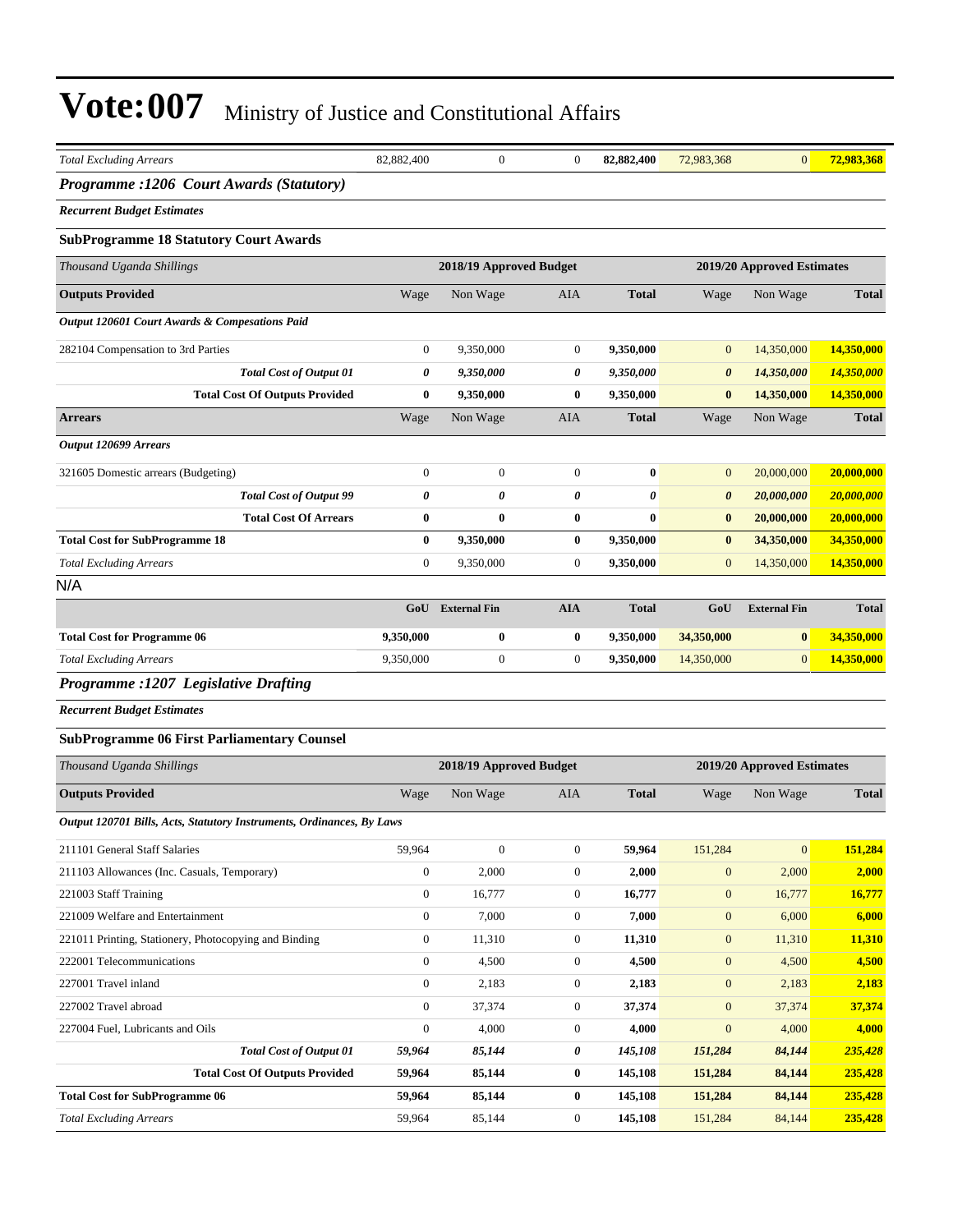#### **SubProgramme 07 Principal Legislation**

| Thousand Uganda Shillings                                             |                  | 2018/19 Approved Budget |                  |              | 2019/20 Approved Estimates |                            |               |
|-----------------------------------------------------------------------|------------------|-------------------------|------------------|--------------|----------------------------|----------------------------|---------------|
| <b>Outputs Provided</b>                                               | Wage             | Non Wage                | AIA              | <b>Total</b> | Wage                       | Non Wage                   | <b>Total</b>  |
| Output 120701 Bills, Acts, Statutory Instruments, Ordinances, By Laws |                  |                         |                  |              |                            |                            |               |
| 211101 General Staff Salaries                                         | 115,027          | $\overline{0}$          | $\overline{0}$   | 115,027      | 369,007                    | $\Omega$                   | 369,007       |
| 211103 Allowances (Inc. Casuals, Temporary)                           | $\boldsymbol{0}$ | 2,000                   | $\boldsymbol{0}$ | 2,000        | $\mathbf{0}$               | 2,000                      | 2,000         |
| 221003 Staff Training                                                 | $\mathbf{0}$     | 16,777                  | $\overline{0}$   | 16,777       | $\mathbf{0}$               | 16,777                     | 16,777        |
| 221009 Welfare and Entertainment                                      | $\mathbf{0}$     | 7,000                   | $\boldsymbol{0}$ | 7,000        | $\mathbf{0}$               | 6,000                      | 6,000         |
| 221011 Printing, Stationery, Photocopying and Binding                 | $\mathbf{0}$     | 11,310                  | $\boldsymbol{0}$ | 11,310       | $\mathbf{0}$               | 11,310                     | <b>11,310</b> |
| 222001 Telecommunications                                             | $\mathbf{0}$     | 4,500                   | $\mathbf{0}$     | 4,500        | $\mathbf{0}$               | 4,500                      | 4,500         |
| 227001 Travel inland                                                  | $\boldsymbol{0}$ | 2,183                   | $\boldsymbol{0}$ | 2,183        | $\mathbf{0}$               | 2,183                      | 2,183         |
| 227002 Travel abroad                                                  | $\boldsymbol{0}$ | 39,374                  | $\boldsymbol{0}$ | 39,374       | $\mathbf{0}$               | 39,374                     | 39,374        |
| 227004 Fuel, Lubricants and Oils                                      | $\mathbf{0}$     | 4,000                   | $\boldsymbol{0}$ | 4,000        | $\mathbf{0}$               | 4,000                      | 4,000         |
| <b>Total Cost of Output 01</b>                                        | 115,027          | 87,144                  | 0                | 202,171      | 369,007                    | 86,144                     | 455,151       |
| <b>Total Cost Of Outputs Provided</b>                                 | 115,027          | 87,144                  | $\bf{0}$         | 202,171      | 369,007                    | 86,144                     | 455,151       |
| <b>Total Cost for SubProgramme 07</b>                                 | 115,027          | 87,144                  | $\bf{0}$         | 202,171      | 369,007                    | 86,144                     | 455,151       |
| <b>Total Excluding Arrears</b>                                        | 115,027          | 87,144                  | $\boldsymbol{0}$ | 202,171      | 369,007                    | 86,144                     | 455,151       |
| <b>SubProgramme 08 Subsidiary Legislation</b>                         |                  |                         |                  |              |                            |                            |               |
| Thousand Uganda Shillings                                             |                  | 2018/19 Approved Budget |                  |              |                            | 2019/20 Approved Estimates |               |
| <b>Outputs Provided</b>                                               | Wage             | Non Wage                | <b>AIA</b>       | <b>Total</b> | Wage                       | Non Wage                   | <b>Total</b>  |
| Output 120701 Bills, Acts, Statutory Instruments, Ordinances, By Laws |                  |                         |                  |              |                            |                            |               |
| 211101 General Staff Salaries                                         | 142,093          | $\boldsymbol{0}$        | $\boldsymbol{0}$ | 142,093      | 316,524                    | $\mathbf{0}$               | 316,524       |
| 211103 Allowances (Inc. Casuals, Temporary)                           | $\boldsymbol{0}$ | 2,000                   | $\boldsymbol{0}$ | 2,000        | $\boldsymbol{0}$           | 2,000                      | 2,000         |
| 221003 Staff Training                                                 | $\boldsymbol{0}$ | 16,777                  | $\mathbf{0}$     | 16,777       | $\boldsymbol{0}$           | 16,777                     | 16,777        |
| 221009 Welfare and Entertainment                                      | $\mathbf{0}$     | 7,000                   | $\boldsymbol{0}$ | 7,000        | $\mathbf{0}$               | 6,000                      | 6,000         |
| 221011 Printing, Stationery, Photocopying and Binding                 | $\mathbf{0}$     | 11,310                  | $\boldsymbol{0}$ | 11,310       | $\mathbf{0}$               | 11,310                     | 11,310        |
| 222001 Telecommunications                                             | $\mathbf{0}$     | 4,500                   | $\boldsymbol{0}$ | 4,500        | $\boldsymbol{0}$           | 4,500                      | 4,500         |
| 227001 Travel inland                                                  | $\mathbf{0}$     | 2,183                   | $\boldsymbol{0}$ | 2,183        | $\mathbf{0}$               | 2,183                      | 2,183         |
| 227002 Travel abroad                                                  | $\theta$         | 39,374                  | $\overline{0}$   | 39,374       | $\mathbf{0}$               | 39,374                     | 39,374        |
| 227004 Fuel, Lubricants and Oils                                      | $\mathbf{0}$     | 4,000                   | $\boldsymbol{0}$ | 4,000        | $\mathbf{0}$               | 4,000                      | 4,000         |
| <b>Total Cost of Output 01</b>                                        | 142,093          | 87,144                  | 0                | 229,236      | 316,524                    | 86,144                     | 402,667       |
| <b>Total Cost Of Outputs Provided</b>                                 | 142,093          | 87,144                  | $\bf{0}$         | 229,236      | 316,524                    | 86,144                     | 402,667       |

**SubProgramme 09 Local Government (First Parliamentary Counsel)**

| Thousand Uganda Shillings                                             |          | 2018/19 Approved Budget |          |              |                | 2019/20 Approved Estimates |              |  |  |
|-----------------------------------------------------------------------|----------|-------------------------|----------|--------------|----------------|----------------------------|--------------|--|--|
| <b>Outputs Provided</b>                                               | Wage     | Non Wage                | AIA      | <b>Total</b> | Wage           | Non Wage                   | <b>Total</b> |  |  |
| Output 120701 Bills, Acts, Statutory Instruments, Ordinances, By Laws |          |                         |          |              |                |                            |              |  |  |
| 211101 General Staff Salaries                                         | 221,500  | $\mathbf{0}$            | $\Omega$ | 221.500      | 367,709        | $\vert 0 \vert$            | 367,709      |  |  |
| 211103 Allowances (Inc. Casuals, Temporary)                           | $\Omega$ | 2,000                   | $\Omega$ | 2.000        | $\overline{0}$ | 2,000                      | 2,000        |  |  |
| 221003 Staff Training                                                 | $\Omega$ | 16.777                  | $\Omega$ | 16.777       | $\mathbf{0}$   | 16,777                     | 16,777       |  |  |
| 221009 Welfare and Entertainment                                      | $\Omega$ | 7.000                   | $\Omega$ | 7,000        | $\overline{0}$ | 6,000                      | 6,000        |  |  |

**Total Cost for SubProgramme 08 142,093 87,144 0 229,236 316,524 86,144 402,667** *Total Excluding Arrears* 142,093 87,144 0 **229,236** 316,524 86,144 **402,667**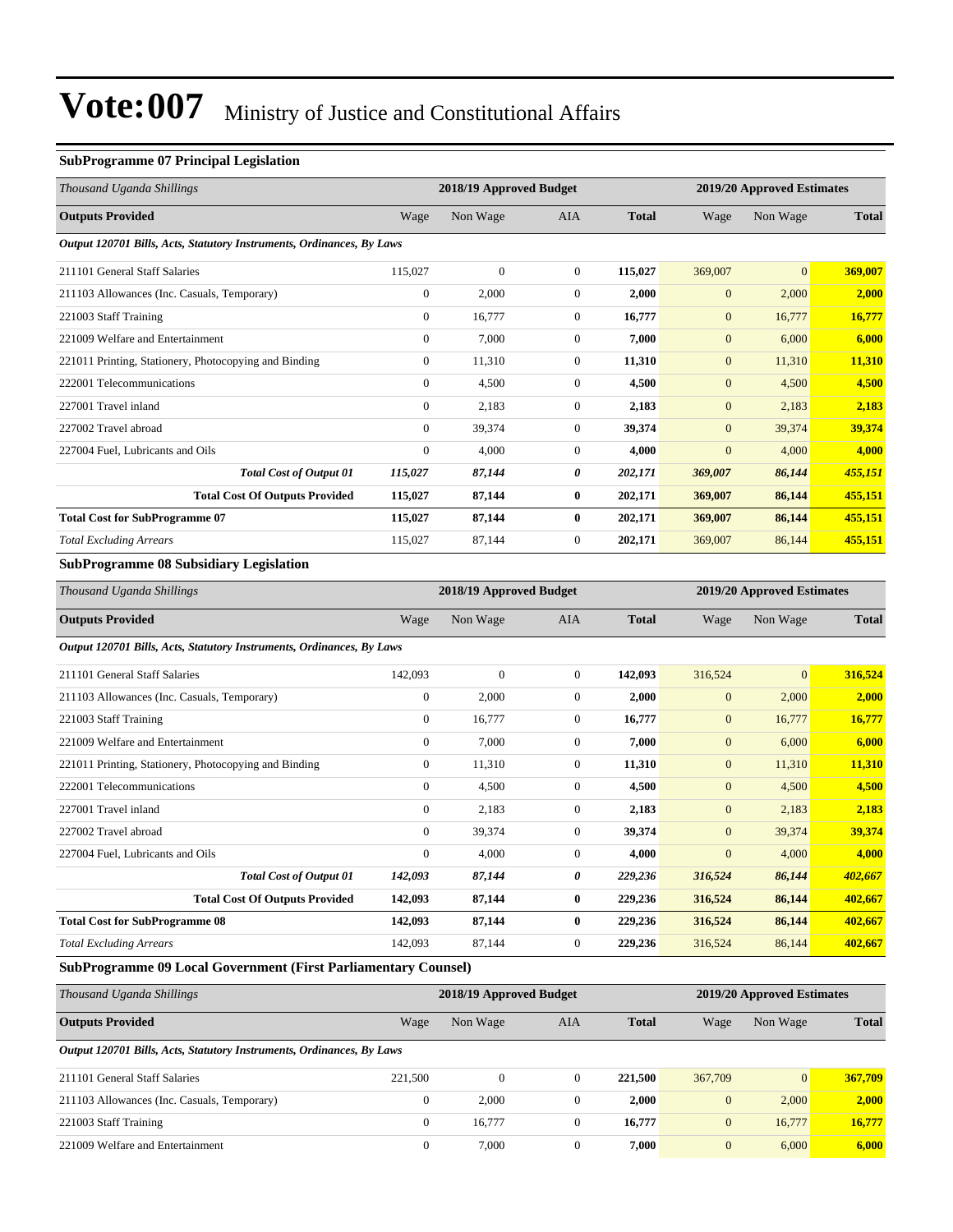| 221011 Printing, Stationery, Photocopying and Binding                              | $\boldsymbol{0}$                     | 11,310                  | $\mathbf{0}$                     | 11,310             | $\mathbf{0}$                 | 11,310                     | 11,310             |
|------------------------------------------------------------------------------------|--------------------------------------|-------------------------|----------------------------------|--------------------|------------------------------|----------------------------|--------------------|
| 222001 Telecommunications                                                          | $\boldsymbol{0}$                     | 4,500                   | $\overline{0}$                   | 4,500              | $\mathbf{0}$                 | 4,500                      | 4,500              |
| 227001 Travel inland                                                               | $\overline{0}$                       | 2,183                   | $\boldsymbol{0}$                 | 2,183              | $\mathbf{0}$                 | 2,183                      | 2,183              |
| 227002 Travel abroad                                                               | $\overline{0}$                       | 39,374                  | $\mathbf{0}$                     | 39,374             | $\boldsymbol{0}$             | 39,374                     | 39,374             |
| 227004 Fuel, Lubricants and Oils                                                   | $\boldsymbol{0}$                     | 4,000                   | $\mathbf{0}$                     | 4,000              | $\mathbf{0}$                 | 4,000                      | 4,000              |
| <b>Total Cost of Output 01</b>                                                     | 221,500                              | 87,144                  | 0                                | 308,644            | 367,709                      | 86,144                     | 453,853            |
| <b>Total Cost Of Outputs Provided</b>                                              | 221,500                              | 87,144                  | $\bf{0}$                         | 308,644            | 367,709                      | 86,144                     | 453,853            |
| <b>Total Cost for SubProgramme 09</b>                                              | 221,500                              | 87,144                  | $\bf{0}$                         | 308,644            | 367,709                      | 86,144                     | 453,853            |
| <b>Total Excluding Arrears</b>                                                     | 221,500                              | 87,144                  | $\mathbf{0}$                     | 308,644            | 367,709                      | 86,144                     | 453,853            |
| N/A                                                                                |                                      |                         |                                  |                    |                              |                            |                    |
|                                                                                    | GoU                                  | <b>External Fin</b>     | <b>AIA</b>                       | <b>Total</b>       | GoU                          | <b>External Fin</b>        | <b>Total</b>       |
| <b>Total Cost for Programme 07</b>                                                 | 885,158                              | $\bf{0}$                | $\bf{0}$                         | 885,158            | 1,547,098                    | $\bf{0}$                   | 1,547,098          |
| <b>Total Excluding Arrears</b>                                                     | 885,158                              | $\mathbf{0}$            | $\overline{0}$                   | 885,158            | 1,547,098                    | $\mathbf{0}$               | 1,547,098          |
| Programme :1208 Civil Litigation                                                   |                                      |                         |                                  |                    |                              |                            |                    |
| <b>Recurrent Budget Estimates</b>                                                  |                                      |                         |                                  |                    |                              |                            |                    |
| <b>SubProgramme 02 Civil Litigation</b>                                            |                                      |                         |                                  |                    |                              |                            |                    |
| Thousand Uganda Shillings                                                          |                                      | 2018/19 Approved Budget |                                  |                    |                              | 2019/20 Approved Estimates |                    |
| <b>Outputs Provided</b>                                                            | Wage                                 | Non Wage                | AIA                              | <b>Total</b>       | Wage                         | Non Wage                   | <b>Total</b>       |
| Output 120803 Civil Suits defended in Court                                        |                                      |                         |                                  |                    |                              |                            |                    |
|                                                                                    |                                      | $\overline{0}$          |                                  |                    |                              |                            |                    |
| 211101 General Staff Salaries                                                      | 64,458                               |                         | $\boldsymbol{0}$                 | 64,458             | 155,778                      | $\mathbf{0}$               | 155,778            |
| 211103 Allowances (Inc. Casuals, Temporary)                                        | $\boldsymbol{0}$                     | 12,000                  | $\mathbf{0}$                     | 12,000             | $\boldsymbol{0}$             | 12,000                     | 12,000             |
| 221003 Staff Training                                                              | $\boldsymbol{0}$<br>$\boldsymbol{0}$ | 18,499                  | $\boldsymbol{0}$<br>$\mathbf{0}$ | 18,499             | $\mathbf{0}$                 | 18,500                     | 18,500             |
| 221006 Commissions and related charges<br>221009 Welfare and Entertainment         |                                      | 20,675                  | $\boldsymbol{0}$                 | 20,675             | $\mathbf{0}$                 | 20,675                     | 20,675             |
|                                                                                    | $\boldsymbol{0}$<br>$\boldsymbol{0}$ | 15,300<br>53,250        | $\boldsymbol{0}$                 | 15,300<br>53,250   | $\mathbf{0}$<br>$\mathbf{0}$ | 15,300<br>53,250           | 15,300<br>53,250   |
| 221011 Printing, Stationery, Photocopying and Binding<br>222001 Telecommunications | $\boldsymbol{0}$                     | 8,500                   | $\mathbf{0}$                     | 8,500              | $\mathbf{0}$                 | 8,500                      | 8,500              |
| 227001 Travel inland                                                               | $\overline{0}$                       | 26,563                  | $\boldsymbol{0}$                 | 26,563             | $\mathbf{0}$                 | 26,563                     | 26,563             |
| 227002 Travel abroad                                                               | $\boldsymbol{0}$                     | 36,279                  | $\boldsymbol{0}$                 | 36,279             | $\mathbf{0}$                 | 36,279                     | 36,279             |
| 227004 Fuel, Lubricants and Oils                                                   | $\boldsymbol{0}$                     | 55,000                  | $\boldsymbol{0}$                 | 55,000             | $\mathbf{0}$                 | 47,500                     | 47,500             |
|                                                                                    |                                      |                         |                                  |                    |                              |                            |                    |
| <b>Total Cost of Output 03</b><br><b>Total Cost Of Outputs Provided</b>            | 64,458<br>64,458                     | 246,066<br>246,066      | 0<br>$\bf{0}$                    | 310,524<br>310,524 | 155,778<br>155,778           | 238,567<br>238,567         | 394,345<br>394,345 |
| <b>Total Cost for SubProgramme 02</b>                                              | 64,458                               | 246,066                 | $\bf{0}$                         | 310,524            | 155,778                      | 238,567                    | 394,345            |
| <b>Total Excluding Arrears</b>                                                     | 64,458                               | 246,066                 | $\boldsymbol{0}$                 | 310,524            | 155,778                      | 238,567                    | 394,345            |
| <b>SubProgramme 03 Line Ministries</b>                                             |                                      |                         |                                  |                    |                              |                            |                    |
| Thousand Uganda Shillings                                                          |                                      | 2018/19 Approved Budget |                                  |                    |                              | 2019/20 Approved Estimates |                    |
| <b>Outputs Provided</b>                                                            | Wage                                 | Non Wage                | AIA                              | <b>Total</b>       | Wage                         | Non Wage                   | <b>Total</b>       |
|                                                                                    |                                      |                         |                                  |                    |                              |                            |                    |
| Output 120803 Civil Suits defended in Court                                        |                                      |                         |                                  |                    |                              |                            |                    |
| 211101 General Staff Salaries                                                      | 191,354                              | $\boldsymbol{0}$        | $\boldsymbol{0}$                 | 191,354            | 327,900                      | $\mathbf{0}$               | 327,900            |
| 211103 Allowances (Inc. Casuals, Temporary)                                        | $\boldsymbol{0}$                     | 12,000                  | $\boldsymbol{0}$                 | 12,000             | $\boldsymbol{0}$             | 12,000                     | <b>12,000</b>      |
| 221003 Staff Training                                                              | $\boldsymbol{0}$                     | 18,499                  | $\boldsymbol{0}$                 | 18,499             | $\boldsymbol{0}$             | 18,499                     | 18,499             |
| 221009 Welfare and Entertainment                                                   | $\boldsymbol{0}$                     | 15,300                  | $\boldsymbol{0}$                 | 15,300             | $\boldsymbol{0}$             | 15,300                     | <b>15,300</b>      |
| 221011 Printing, Stationery, Photocopying and Binding                              | $\boldsymbol{0}$                     | 53,250                  | $\boldsymbol{0}$                 | 53,250             | $\mathbf{0}$                 | 53,250                     | 53,250             |
| 222001 Telecommunications                                                          | $\boldsymbol{0}$                     | 8,500                   | $\boldsymbol{0}$                 | 8,500              | $\boldsymbol{0}$             | 8,500                      | 8,500              |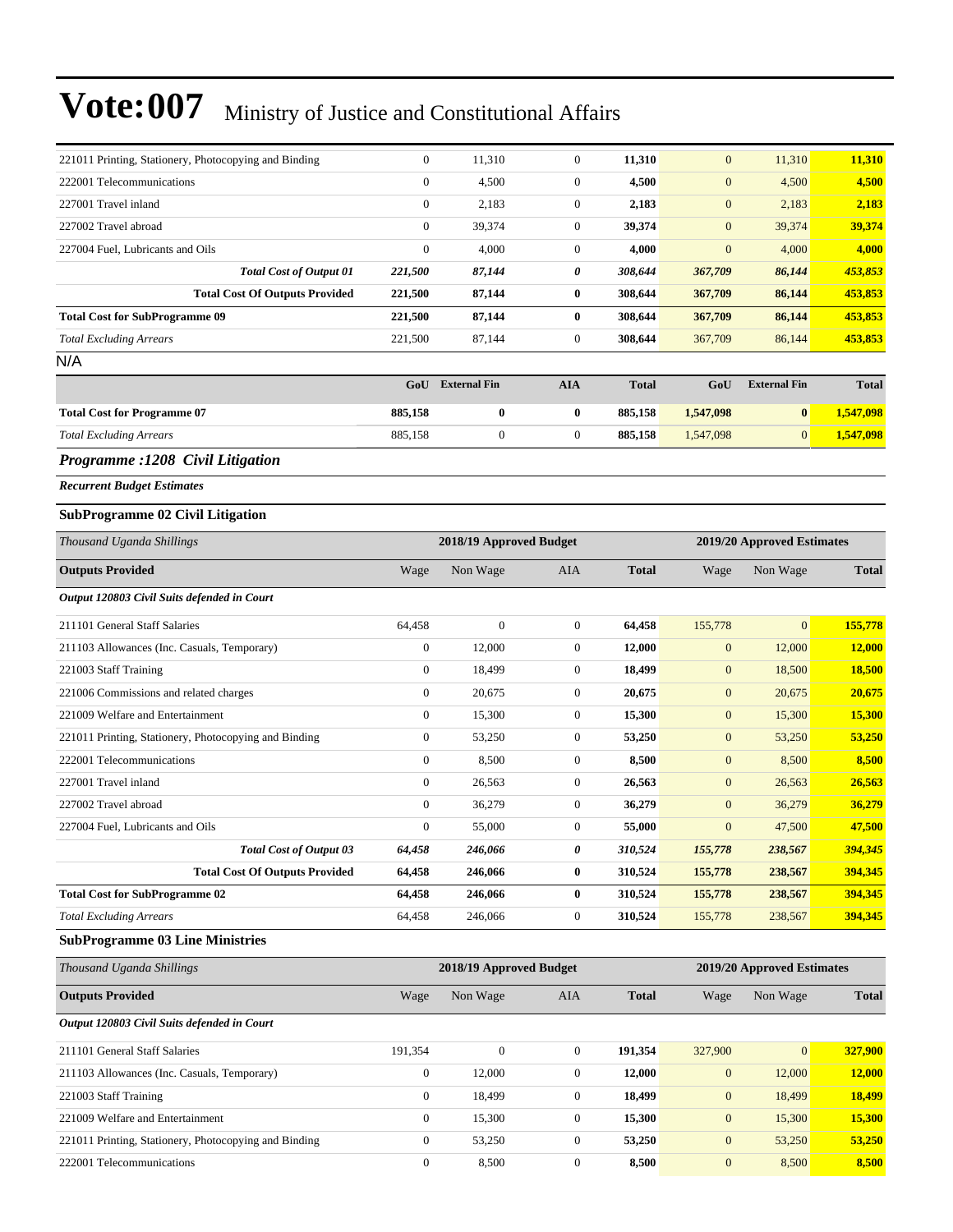| 227001 Travel inland                                  | $\overline{0}$   | 76,563                  | $\overline{0}$   | 76,563       | $\overline{0}$   | 76,563                     | 76,563       |
|-------------------------------------------------------|------------------|-------------------------|------------------|--------------|------------------|----------------------------|--------------|
| 227002 Travel abroad                                  | $\mathbf{0}$     | 30,551                  | $\overline{0}$   | 30,551       | $\overline{0}$   | 30,551                     | 30,551       |
| 227004 Fuel, Lubricants and Oils                      | $\mathbf{0}$     | 55,000                  | $\mathbf{0}$     | 55,000       | $\overline{0}$   | 47,500                     | 47,500       |
| <b>Total Cost of Output 03</b>                        | 191,354          | 269,663                 | 0                | 461,017      | 327,900          | 262,163                    | 590,063      |
| <b>Total Cost Of Outputs Provided</b>                 | 191,354          | 269,663                 | $\bf{0}$         | 461,017      | 327,900          | 262,163                    | 590,063      |
| <b>Total Cost for SubProgramme 03</b>                 | 191,354          | 269,663                 | $\bf{0}$         | 461,017      | 327,900          | 262,163                    | 590,063      |
| <b>Total Excluding Arrears</b>                        | 191,354          | 269,663                 | $\mathbf{0}$     | 461,017      | 327,900          | 262,163                    | 590,063      |
| <b>SubProgramme 04 Institutions</b>                   |                  |                         |                  |              |                  |                            |              |
| Thousand Uganda Shillings                             |                  | 2018/19 Approved Budget |                  |              |                  | 2019/20 Approved Estimates |              |
| <b>Outputs Provided</b>                               | Wage             | Non Wage                | <b>AIA</b>       | <b>Total</b> | Wage             | Non Wage                   | <b>Total</b> |
| Output 120803 Civil Suits defended in Court           |                  |                         |                  |              |                  |                            |              |
| 211101 General Staff Salaries                         | 175,686          | $\overline{0}$          | $\overline{0}$   | 175,686      | 512,106          | $\overline{0}$             | 512,106      |
| 211103 Allowances (Inc. Casuals, Temporary)           | $\overline{0}$   | 12,000                  | $\overline{0}$   | 12,000       | $\mathbf{0}$     | 12,000                     | 12,000       |
| 221003 Staff Training                                 | $\overline{0}$   | 18,499                  | $\boldsymbol{0}$ | 18,499       | $\mathbf{0}$     | 18,499                     | 18,499       |
| 221009 Welfare and Entertainment                      | $\overline{0}$   | 15,300                  | $\overline{0}$   | 15,300       | $\mathbf{0}$     | 15,300                     | 15,300       |
| 221011 Printing, Stationery, Photocopying and Binding | $\boldsymbol{0}$ | 53,250                  | $\boldsymbol{0}$ | 53,250       | $\mathbf{0}$     | 53,250                     | 53,250       |
| 222001 Telecommunications                             | $\overline{0}$   | 8,500                   | $\boldsymbol{0}$ | 8,500        | $\mathbf{0}$     | 8,500                      | 8,500        |
| 227001 Travel inland                                  | $\boldsymbol{0}$ | 76,563                  | $\mathbf{0}$     | 76,563       | $\mathbf{0}$     | 76,563                     | 76,563       |
| 227002 Travel abroad                                  | $\overline{0}$   | 92,576                  | $\mathbf{0}$     | 92,576       | $\mathbf{0}$     | 92,576                     | 92,576       |
| 227004 Fuel, Lubricants and Oils                      | $\overline{0}$   | 55,000                  | $\mathbf{0}$     | 55,000       | $\boldsymbol{0}$ | 47,500                     | 47,500       |
| <b>Total Cost of Output 03</b>                        | 175,686          | 331,688                 | 0                | 507,374      | 512,106          | 324,188                    | 836,294      |
| <b>Total Cost Of Outputs Provided</b>                 | 175,686          | 331,688                 | $\bf{0}$         | 507,374      | 512,106          | 324,188                    | 836,294      |
| <b>Total Cost for SubProgramme 04</b>                 | 175,686          | 331,688                 | $\bf{0}$         | 507,374      | 512,106          | 324,188                    | 836,294      |
| <b>Total Excluding Arrears</b>                        | 175,686          | 331,688                 | $\mathbf{0}$     | 507,374      | 512,106          | 324,188                    | 836,294      |

#### **SubProgramme 05 Local Gov't Institutions (Litigation)**

| Thousand Uganda Shillings                             |                  | 2018/19 Approved Budget |                |              |              | 2019/20 Approved Estimates |              |  |  |
|-------------------------------------------------------|------------------|-------------------------|----------------|--------------|--------------|----------------------------|--------------|--|--|
| <b>Outputs Provided</b>                               | Wage             | Non Wage                | <b>AIA</b>     | <b>Total</b> | Wage         | Non Wage                   | <b>Total</b> |  |  |
| Output 120803 Civil Suits defended in Court           |                  |                         |                |              |              |                            |              |  |  |
| 211101 General Staff Salaries                         | 365,769          | $\mathbf{0}$            | $\overline{0}$ | 365,769      | 805,223      | $\overline{0}$             | 805,223      |  |  |
| 211103 Allowances (Inc. Casuals, Temporary)           | $\mathbf{0}$     | 12,000                  | $\overline{0}$ | 12,000       | $\mathbf{0}$ | 12,000                     | 12,000       |  |  |
| 221003 Staff Training                                 | $\mathbf{0}$     | 18,499                  | $\overline{0}$ | 18,499       | $\mathbf{0}$ | 18,499                     | 18,499       |  |  |
| 221009 Welfare and Entertainment                      | $\mathbf{0}$     | 15,300                  | $\overline{0}$ | 15,300       | $\mathbf{0}$ | 15,300                     | 15,300       |  |  |
| 221011 Printing, Stationery, Photocopying and Binding | $\mathbf{0}$     | 53,250                  | $\overline{0}$ | 53,250       | $\mathbf{0}$ | 53,250                     | 53,250       |  |  |
| 222001 Telecommunications                             | $\mathbf{0}$     | 8,500                   | $\overline{0}$ | 8,500        | $\mathbf{0}$ | 8,500                      | 8,500        |  |  |
| 227001 Travel inland                                  | $\mathbf{0}$     | 76,563                  | $\overline{0}$ | 76,563       | $\mathbf{0}$ | 76,563                     | 76,563       |  |  |
| 227002 Travel abroad                                  | $\mathbf{0}$     | 30,551                  | $\overline{0}$ | 30,551       | $\mathbf{0}$ | 30,551                     | 30,551       |  |  |
| 227004 Fuel, Lubricants and Oils                      | $\boldsymbol{0}$ | 55,000                  | 0              | 55,000       | $\mathbf{0}$ | 47,500                     | 47,500       |  |  |
| <b>Total Cost of Output 03</b>                        | 365,769          | 269,663                 | 0              | 635,433      | 805,223      | 262,163                    | 1,067,386    |  |  |
| <b>Total Cost Of Outputs Provided</b>                 | 365,769          | 269,663                 | $\bf{0}$       | 635,433      | 805,223      | 262,163                    | 1,067,386    |  |  |
| <b>Total Cost for SubProgramme 05</b>                 | 365,769          | 269,663                 | $\bf{0}$       | 635,433      | 805,223      | 262,163                    | 1,067,386    |  |  |
| <b>Total Excluding Arrears</b>                        | 365,769          | 269,663                 | 0              | 635,433      | 805,223      | 262,163                    | 1,067,386    |  |  |
| N/A                                                   |                  |                         |                |              |              |                            |              |  |  |
|                                                       | GoU              | <b>External Fin</b>     | <b>AIA</b>     | <b>Total</b> | GoU          | <b>External Fin</b>        | <b>Total</b> |  |  |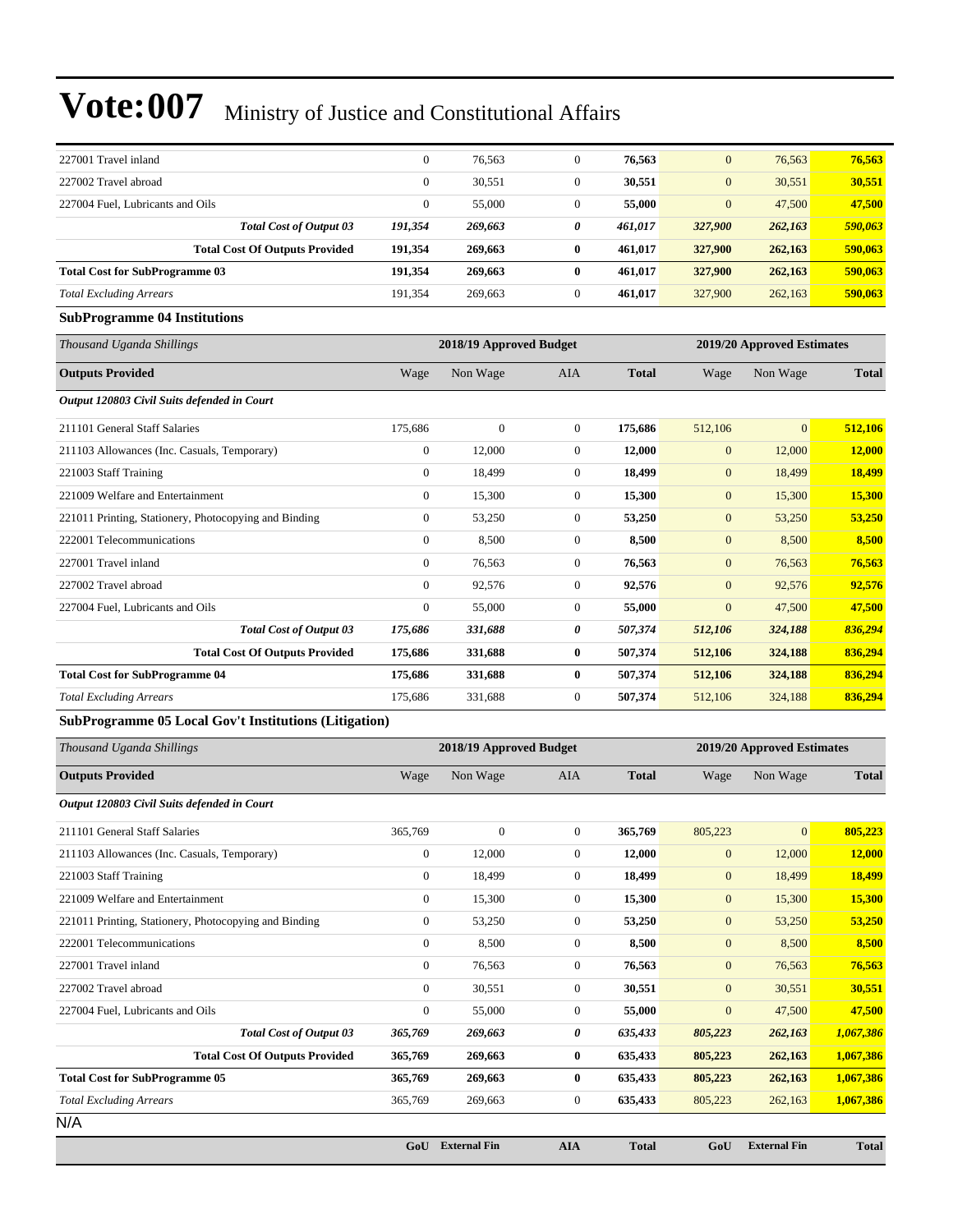| <b>Total Cost for Programme 08</b>                    | 1,914,348        | $\bf{0}$                | $\bf{0}$         | 1,914,348    | 2,888,088        | $\bf{0}$                   | 2,888,088     |
|-------------------------------------------------------|------------------|-------------------------|------------------|--------------|------------------|----------------------------|---------------|
| <b>Total Excluding Arrears</b>                        | 1,914,348        | $\boldsymbol{0}$        | $\boldsymbol{0}$ | 1,914,348    | 2,888,088        | $\mathbf{0}$               | 2,888,088     |
| <b>Programme :1209 Legal Advisory Services</b>        |                  |                         |                  |              |                  |                            |               |
| <b>Recurrent Budget Estimates</b>                     |                  |                         |                  |              |                  |                            |               |
| <b>SubProgramme 10 Legal Advisory Services</b>        |                  |                         |                  |              |                  |                            |               |
| Thousand Uganda Shillings                             |                  | 2018/19 Approved Budget |                  |              |                  | 2019/20 Approved Estimates |               |
| <b>Outputs Provided</b>                               | Wage             | Non Wage                | <b>AIA</b>       | <b>Total</b> | Wage             | Non Wage                   | <b>Total</b>  |
| Output 120902 Contracts, Legal Advice/opinion         |                  |                         |                  |              |                  |                            |               |
| 211101 General Staff Salaries                         | 63,789           | $\boldsymbol{0}$        | $\mathbf{0}$     | 63,789       | 998,007          | $\mathbf{0}$               | 998,007       |
| 211103 Allowances (Inc. Casuals, Temporary)           | $\boldsymbol{0}$ | 1,238                   | $\boldsymbol{0}$ | 1,238        | $\boldsymbol{0}$ | 1,238                      | 1,238         |
| 221003 Staff Training                                 | $\boldsymbol{0}$ | 19,172                  | $\boldsymbol{0}$ | 19,172       | $\mathbf{0}$     | 19,172                     | 19,172        |
| 221006 Commissions and related charges                | $\boldsymbol{0}$ | 15,000                  | 0                | 15,000       | $\mathbf{0}$     | 25,000                     | 25,000        |
| 221009 Welfare and Entertainment                      | $\boldsymbol{0}$ | 10,925                  | $\boldsymbol{0}$ | 10,925       | $\boldsymbol{0}$ | 925                        | 925           |
| 221011 Printing, Stationery, Photocopying and Binding | $\boldsymbol{0}$ | 8,500                   | $\mathbf{0}$     | 8,500        | $\mathbf{0}$     | 8,500                      | 8,500         |
| 222001 Telecommunications                             | $\boldsymbol{0}$ | 6,925                   | $\boldsymbol{0}$ | 6,925        | $\mathbf{0}$     | 6,925                      | 6,925         |
| 227001 Travel inland                                  | $\mathbf{0}$     | 7,018                   | $\boldsymbol{0}$ | 7,018        | $\mathbf{0}$     | 7,018                      | 7,018         |
| 227002 Travel abroad                                  | $\boldsymbol{0}$ | 37,860                  | 0                | 37,860       | $\mathbf{0}$     | 37,860                     | 37,860        |
| 227004 Fuel. Lubricants and Oils                      | $\mathbf{0}$     | 7,500                   | $\boldsymbol{0}$ | 7,500        | $\boldsymbol{0}$ | 5,000                      | 5,000         |
| <b>Total Cost of Output 02</b>                        | 63,789           | 114,138                 | 0                | 177,927      | 998,007          | 111,638                    | 1,109,645     |
| <b>Total Cost Of Outputs Provided</b>                 | 63,789           | 114,138                 | $\bf{0}$         | 177,927      | 998,007          | 111,638                    | 1,109,645     |
| <b>Total Cost for SubProgramme 10</b>                 | 63,789           | 114,138                 | $\bf{0}$         | 177,927      | 998,007          | 111,638                    | 1,109,645     |
| <b>Total Excluding Arrears</b>                        | 63,789           | 114,138                 | 0                | 177,927      | 998,007          | 111,638                    | 1,109,645     |
| <b>SubProgramme 11 Central Government</b>             |                  |                         |                  |              |                  |                            |               |
| Thousand Uganda Shillings                             |                  | 2018/19 Approved Budget |                  |              |                  | 2019/20 Approved Estimates |               |
| <b>Outputs Provided</b>                               | Wage             | Non Wage                | AIA              | <b>Total</b> | Wage             | Non Wage                   | <b>Total</b>  |
| Output 120902 Contracts, Legal Advice/opinion         |                  |                         |                  |              |                  |                            |               |
| 211101 General Staff Salaries                         | 157,121          | $\boldsymbol{0}$        | $\boldsymbol{0}$ | 157,121      | 477,461          | $\overline{0}$             | 477,461       |
| 211103 Allowances (Inc. Casuals, Temporary)           | $\boldsymbol{0}$ | 1,238                   | 0                | 1,238        | $\mathbf{0}$     | 1,238                      | 1,238         |
| 221003 Staff Training                                 | $\boldsymbol{0}$ | 19,172                  | 0                | 19,172       | $\mathbf{0}$     | 19,172                     | 19,172        |
| 221009 Welfare and Entertainment                      | 0                | 10,925                  | 0                | 10,925       | $\mathbf{0}$     | 10,925                     | <b>10,925</b> |
| 221011 Printing, Stationery, Photocopying and Binding | $\boldsymbol{0}$ | 8,500                   | $\mathbf{0}$     | 8,500        | $\mathbf{0}$     | 8,500                      | 8,500         |
| 222001 Telecommunications                             | $\boldsymbol{0}$ | 6,925                   | $\boldsymbol{0}$ | 6,925        | $\mathbf{0}$     | 6,925                      | 6,925         |
| 227001 Travel inland                                  | $\mathbf{0}$     | 7,018                   | $\boldsymbol{0}$ | 7,018        | $\mathbf{0}$     | 7,018                      | 7,018         |
| 227002 Travel abroad                                  | $\boldsymbol{0}$ | 52,860                  | 0                | 52,860       | $\mathbf{0}$     | 52,860                     | 52,860        |
| 227004 Fuel, Lubricants and Oils                      | $\mathbf{0}$     | 7,500                   | 0                | 7,500        | $\boldsymbol{0}$ | 5,000                      | 5,000         |
| <b>Total Cost of Output 02</b>                        | 157,121          | 114,138                 | 0                | 271,258      | 477,461          | 111,638                    | 589,099       |
| <b>Total Cost Of Outputs Provided</b>                 | 157,121          | 114,138                 | 0                | 271,258      | 477,461          | 111,638                    | 589,099       |
| <b>Total Cost for SubProgramme 11</b>                 | 157,121          | 114,138                 | 0                | 271,258      | 477,461          | 111,638                    | 589,099       |
| <b>Total Excluding Arrears</b>                        | 157,121          | 114,138                 | $\boldsymbol{0}$ | 271,258      | 477,461          | 111,638                    | 589,099       |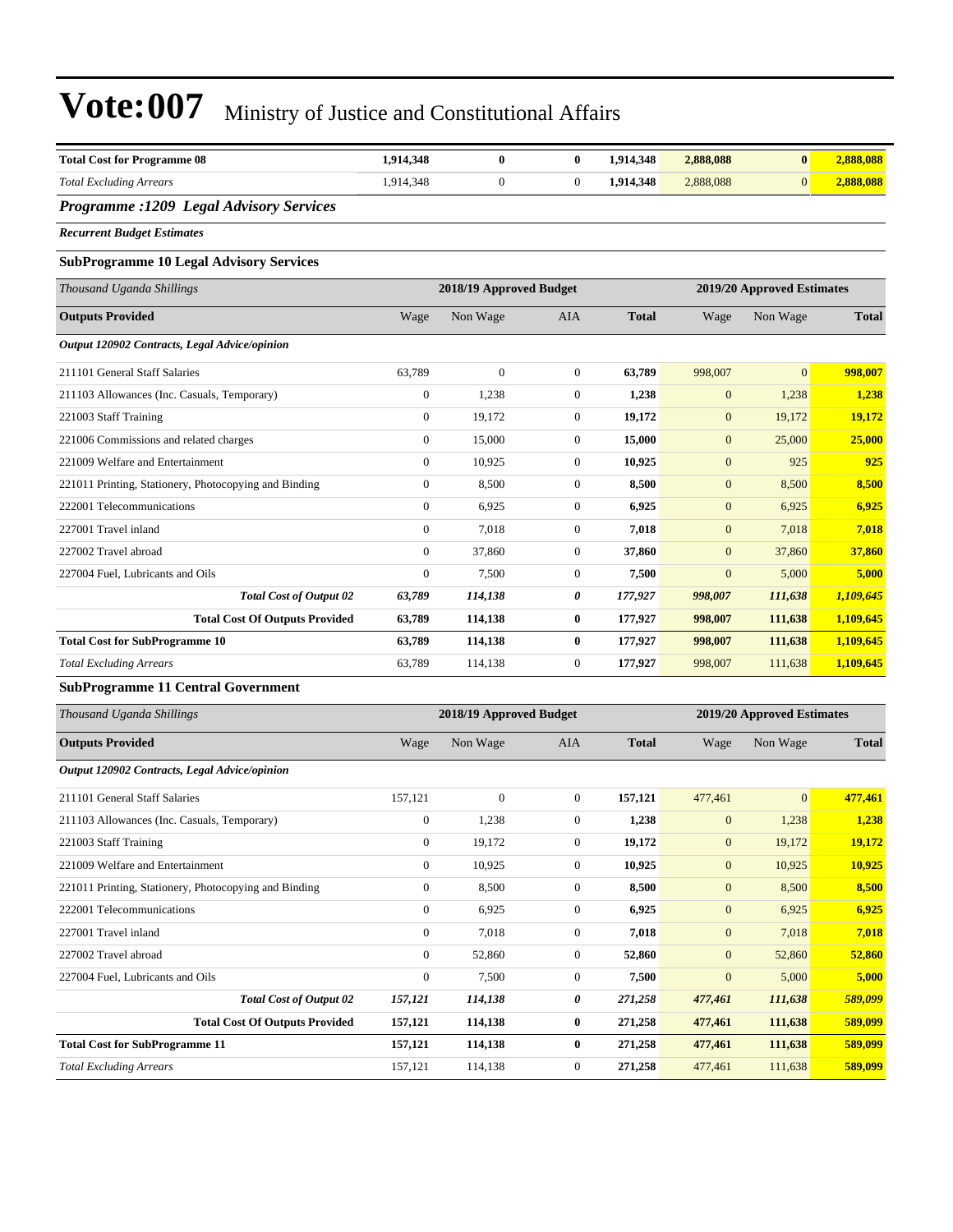#### **SubProgramme 12 Local Government (Legal Advisory Services)**

| Thousand Uganda Shillings                             |                  | 2018/19 Approved Budget |                  |              |                  | 2019/20 Approved Estimates |              |  |
|-------------------------------------------------------|------------------|-------------------------|------------------|--------------|------------------|----------------------------|--------------|--|
| <b>Outputs Provided</b>                               | Wage             | Non Wage                | <b>AIA</b>       | <b>Total</b> | Wage             | Non Wage                   | <b>Total</b> |  |
| Output 120902 Contracts, Legal Advice/opinion         |                  |                         |                  |              |                  |                            |              |  |
| 211101 General Staff Salaries                         | 150,021          | $\overline{0}$          | $\boldsymbol{0}$ | 150,021      | 289,445          | $\mathbf{0}$               | 289,445      |  |
| 211103 Allowances (Inc. Casuals, Temporary)           | $\boldsymbol{0}$ | 1,238                   | $\boldsymbol{0}$ | 1,238        | $\mathbf{0}$     | 1,238                      | 1,238        |  |
| 221003 Staff Training                                 | $\boldsymbol{0}$ | 19,172                  | $\boldsymbol{0}$ | 19,172       | $\boldsymbol{0}$ | 19,172                     | 19,172       |  |
| 221009 Welfare and Entertainment                      | $\boldsymbol{0}$ | 10,925                  | $\boldsymbol{0}$ | 10,925       | $\boldsymbol{0}$ | 5,925                      | 5,925        |  |
| 221011 Printing, Stationery, Photocopying and Binding | $\boldsymbol{0}$ | 8,500                   | $\boldsymbol{0}$ | 8,500        | $\boldsymbol{0}$ | 13,500                     | 13,500       |  |
| 222001 Telecommunications                             | $\boldsymbol{0}$ | 6,925                   | $\boldsymbol{0}$ | 6,925        | $\boldsymbol{0}$ | 6,925                      | 6,925        |  |
| 227001 Travel inland                                  | $\boldsymbol{0}$ | 7,018                   | $\boldsymbol{0}$ | 7,018        | $\mathbf{0}$     | 7,018                      | 7,018        |  |
| 227002 Travel abroad                                  | $\boldsymbol{0}$ | 52,860                  | $\boldsymbol{0}$ | 52,860       | $\mathbf{0}$     | 52,860                     | 52,860       |  |
| 227004 Fuel, Lubricants and Oils                      | $\mathbf{0}$     | 7,500                   | $\boldsymbol{0}$ | 7,500        | $\mathbf{0}$     | 5,000                      | 5,000        |  |
| <b>Total Cost of Output 02</b>                        | 150,021          | 114,138                 | 0                | 264,159      | 289,445          | 111,638                    | 401,083      |  |
| <b>Total Cost Of Outputs Provided</b>                 | 150,021          | 114,138                 | $\bf{0}$         | 264,159      | 289,445          | 111,638                    | 401,083      |  |
| <b>Total Cost for SubProgramme 12</b>                 | 150,021          | 114,138                 | $\bf{0}$         | 264,159      | 289,445          | 111,638                    | 401,083      |  |
| <b>Total Excluding Arrears</b>                        | 150,021          | 114,138                 | $\overline{0}$   | 264,159      | 289,445          | 111,638                    | 401,083      |  |
| <b>SubProgramme 13 Contracts and Negotiations</b>     |                  |                         |                  |              |                  |                            |              |  |
| Thousand Uganda Shillings                             |                  | 2018/19 Approved Budget |                  |              |                  | 2019/20 Approved Estimates |              |  |
| <b>Outputs Provided</b>                               | Wage             | Non Wage                | <b>AIA</b>       | <b>Total</b> | Wage             | Non Wage                   | <b>Total</b> |  |
| Output 120902 Contracts, Legal Advice/opinion         |                  |                         |                  |              |                  |                            |              |  |
| 211101 General Staff Salaries                         | 381,073          | $\overline{0}$          | $\overline{0}$   | 381,073      | 563,976          | $\mathbf{0}$               | 563,976      |  |
| 211103 Allowances (Inc. Casuals, Temporary)           | $\boldsymbol{0}$ | 1,238                   | $\overline{0}$   | 1,238        | $\mathbf{0}$     | 1,238                      | 1,238        |  |
| 221003 Staff Training                                 | $\boldsymbol{0}$ | 29,172                  | $\boldsymbol{0}$ | 29,172       | $\mathbf{0}$     | 29,172                     | 29,172       |  |
|                                                       |                  |                         |                  |              |                  |                            |              |  |
| 221009 Welfare and Entertainment                      | $\boldsymbol{0}$ | 10,925                  | $\boldsymbol{0}$ | 10,925       | $\boldsymbol{0}$ | 10,925                     | 10,925       |  |
| 221011 Printing, Stationery, Photocopying and Binding | $\boldsymbol{0}$ | 8,500                   | $\boldsymbol{0}$ | 8,500        | $\boldsymbol{0}$ | 8,500                      | 8,500        |  |
| 222001 Telecommunications                             | $\boldsymbol{0}$ | 6,925                   | $\boldsymbol{0}$ | 6,925        | $\boldsymbol{0}$ | 6,925                      | 6,925        |  |
| 227001 Travel inland                                  | $\boldsymbol{0}$ | 7,018                   | $\boldsymbol{0}$ | 7,018        | $\boldsymbol{0}$ | 7,018                      | 7,018        |  |
| 227002 Travel abroad                                  | $\boldsymbol{0}$ | 52,860                  | $\boldsymbol{0}$ | 52,860       | $\mathbf{0}$     | 52,860                     | 52,860       |  |
| 227004 Fuel, Lubricants and Oils                      | $\mathbf{0}$     | 7,500                   | $\mathbf{0}$     | 7,500        | $\mathbf{0}$     | 4,998                      | 4,998        |  |
| <b>Total Cost of Output 02</b>                        | 381,073          | 124,138                 | 0                | 505,211      | 563,976          | 121,636                    | 685,612      |  |
| <b>Total Cost Of Outputs Provided</b>                 | 381,073          | 124,138                 | $\bf{0}$         | 505,211      | 563,976          | 121,636                    | 685,612      |  |
| <b>Total Cost for SubProgramme 13</b>                 | 381,073          | 124,138                 | $\bf{0}$         | 505,211      | 563,976          | 121,636                    | 685,612      |  |

| GoU       | <b>External Fin</b> | AIA | <b>Total</b> | GoU       | <b>External Fin</b> | <b>Total</b> |
|-----------|---------------------|-----|--------------|-----------|---------------------|--------------|
| 1,218,555 |                     |     | 1.218.555    | 2,785,439 |                     | 2,785,439    |
| 1,218,555 |                     |     | 1.218.555    | 2,785,439 |                     | 2,785,439    |
|           |                     |     |              |           |                     |              |

*Programme :1249 Policy, Planning and Support Services*

*Recurrent Budget Estimates*

**SubProgramme 01 Headquarters**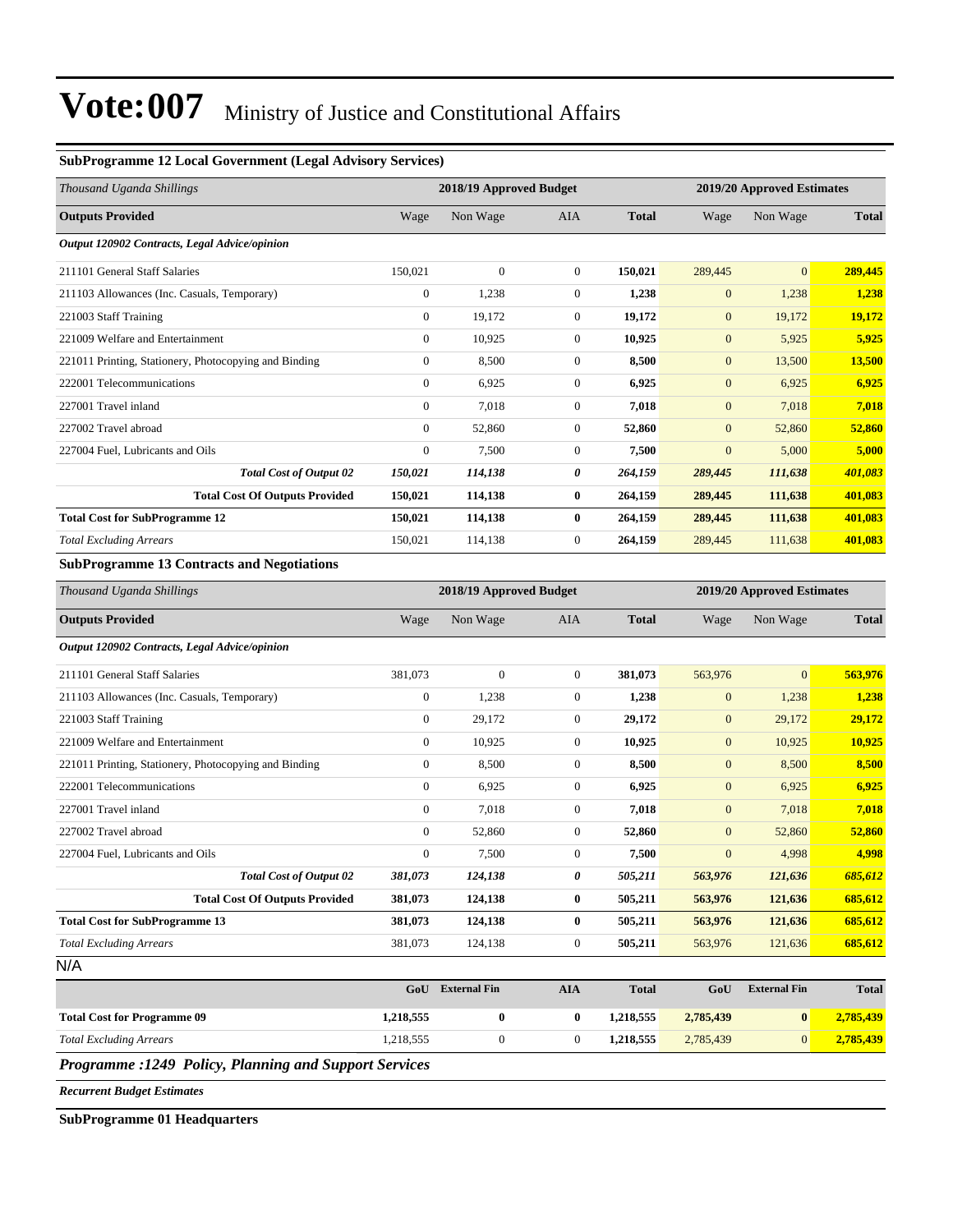| Thousand Uganda Shillings                                |                  | 2018/19 Approved Budget |                  |              |                  | 2019/20 Approved Estimates |               |  |
|----------------------------------------------------------|------------------|-------------------------|------------------|--------------|------------------|----------------------------|---------------|--|
| <b>Outputs Provided</b>                                  | Wage             | Non Wage                | AIA              | <b>Total</b> | Wage             | Non Wage                   | <b>Total</b>  |  |
| Output 124903 Ministerial and Top Management Services    |                  |                         |                  |              |                  |                            |               |  |
| 211101 General Staff Salaries                            | 1,450,947        | $\mathbf{0}$            | $\boldsymbol{0}$ | 1,450,947    | 1,548,003        | $\mathbf{0}$               | 1,548,003     |  |
| 211103 Allowances (Inc. Casuals, Temporary)              | $\boldsymbol{0}$ | 287,996                 | $\boldsymbol{0}$ | 287,996      | $\boldsymbol{0}$ | 158,880                    | 158,880       |  |
| 212102 Pension for General Civil Service                 | $\boldsymbol{0}$ | 1,031,644               | $\boldsymbol{0}$ | 1,031,644    | $\mathbf{0}$     | 1,160,760                  | 1,160,760     |  |
| 213001 Medical expenses (To employees)                   | $\boldsymbol{0}$ | 58,000                  | $\boldsymbol{0}$ | 58,000       | $\boldsymbol{0}$ | 58,000                     | 58,000        |  |
| 213002 Incapacity, death benefits and funeral expenses   | $\boldsymbol{0}$ | 145,000                 | $\boldsymbol{0}$ | 145,000      | $\boldsymbol{0}$ | 145,000                    | 145,000       |  |
| 213004 Gratuity Expenses                                 | $\boldsymbol{0}$ | 210,085                 | $\boldsymbol{0}$ | 210,085      | $\mathbf{0}$     | 210,085                    | 210,085       |  |
| 221001 Advertising and Public Relations                  | $\boldsymbol{0}$ | 5,000                   | $\boldsymbol{0}$ | 5,000        | $\boldsymbol{0}$ | 5,000                      | 5,000         |  |
| 221003 Staff Training                                    | $\boldsymbol{0}$ | 55,460                  | $\boldsymbol{0}$ | 55,460       | $\boldsymbol{0}$ | 101,719                    | 101,719       |  |
| 221004 Recruitment Expenses                              | $\boldsymbol{0}$ | 48,000                  | $\boldsymbol{0}$ | 48,000       | $\boldsymbol{0}$ | 48,000                     | 48,000        |  |
| 221006 Commissions and related charges                   | $\boldsymbol{0}$ | 15,000                  | $\boldsymbol{0}$ | 15,000       | $\boldsymbol{0}$ | 15,000                     | 15,000        |  |
| 221007 Books, Periodicals & Newspapers                   | $\boldsymbol{0}$ | 58,500                  | $\mathbf{0}$     | 58,500       | $\boldsymbol{0}$ | 58,500                     | 58,500        |  |
| 221008 Computer supplies and Information Technology (IT) | $\boldsymbol{0}$ | 25,000                  | $\boldsymbol{0}$ | 25,000       | $\boldsymbol{0}$ | 25,000                     | 25,000        |  |
| 221009 Welfare and Entertainment                         | $\boldsymbol{0}$ | 22,000                  | $\boldsymbol{0}$ | 22,000       | $\boldsymbol{0}$ | 22,000                     | 22,000        |  |
| 221011 Printing, Stationery, Photocopying and Binding    | $\boldsymbol{0}$ | 50,000                  | $\boldsymbol{0}$ | 50,000       | $\boldsymbol{0}$ | 50,000                     | 50,000        |  |
| 221012 Small Office Equipment                            | $\boldsymbol{0}$ | 20,000                  | $\boldsymbol{0}$ | 20,000       | $\boldsymbol{0}$ | 20,000                     | 20,000        |  |
| 221016 IFMS Recurrent costs                              | $\boldsymbol{0}$ | 50,000                  | $\mathbf{0}$     | 50,000       | $\mathbf{0}$     | 50,000                     | 50,000        |  |
| 221017 Subscriptions                                     | $\boldsymbol{0}$ | 10,000                  | $\boldsymbol{0}$ | 10,000       | $\boldsymbol{0}$ | 10,000                     | <b>10,000</b> |  |
| 222001 Telecommunications                                | $\boldsymbol{0}$ | 65,700                  | $\boldsymbol{0}$ | 65,700       | $\boldsymbol{0}$ | 65,700                     | 65,700        |  |
| 222002 Postage and Courier                               | $\boldsymbol{0}$ | 5,000                   | $\boldsymbol{0}$ | 5,000        | $\boldsymbol{0}$ | 5,000                      | 5,000         |  |
| 222003 Information and communications technology (ICT)   | $\boldsymbol{0}$ | 25,000                  | $\boldsymbol{0}$ | 25,000       | $\boldsymbol{0}$ | 25,000                     | 25,000        |  |
| 223003 Rent – (Produced Assets) to private entities      | $\boldsymbol{0}$ | 5,884,381               | $\boldsymbol{0}$ | 5,884,381    | $\boldsymbol{0}$ | 5,884,381                  | 5,884,381     |  |
| 223004 Guard and Security services                       | $\boldsymbol{0}$ | 20,000                  | $\boldsymbol{0}$ | 20,000       | $\boldsymbol{0}$ | 20,000                     | 20,000        |  |
| 223005 Electricity                                       | $\boldsymbol{0}$ | 210,000                 | $\boldsymbol{0}$ | 210,000      | $\boldsymbol{0}$ | 210,000                    | 210,000       |  |
| 223006 Water                                             | $\boldsymbol{0}$ | 50,678                  | $\boldsymbol{0}$ | 50,678       | $\boldsymbol{0}$ | 50,678                     | 50,678        |  |
| 224004 Cleaning and Sanitation                           | $\boldsymbol{0}$ | 32,000                  | $\boldsymbol{0}$ | 32,000       | $\boldsymbol{0}$ | 32,000                     | 32,000        |  |
| 224005 Uniforms, Beddings and Protective Gear            | $\boldsymbol{0}$ | 40,000                  | $\mathbf{0}$     | 40,000       | $\mathbf{0}$     | 40,000                     | 40,000        |  |
| 225001 Consultancy Services- Short term                  | $\boldsymbol{0}$ | 45,590                  | $\boldsymbol{0}$ | 45,590       | $\mathbf{0}$     | 45,590                     | 45,590        |  |
| 225002 Consultancy Services-Long-term                    | $\boldsymbol{0}$ | 4,146,859               | $\boldsymbol{0}$ | 4,146,859    | $\boldsymbol{0}$ | 4,146,859                  | 4,146,859     |  |
| 227001 Travel inland                                     | $\boldsymbol{0}$ | 32,144                  | $\boldsymbol{0}$ | 32,144       | $\boldsymbol{0}$ | 65,000                     | 65,000        |  |
| 227002 Travel abroad                                     | $\boldsymbol{0}$ | 134,368                 | $\boldsymbol{0}$ | 134,368      | $\mathbf{0}$     | 184,368                    | 184,368       |  |
| 227003 Carriage, Haulage, Freight and transport hire     | $\boldsymbol{0}$ | 28,800                  | $\boldsymbol{0}$ | 28,800       | $\mathbf{0}$     | 28,800                     | 28,800        |  |
| 227004 Fuel, Lubricants and Oils                         | $\boldsymbol{0}$ | 56,981                  | $\boldsymbol{0}$ | 56,981       | $\boldsymbol{0}$ | 56,981                     | 56,981        |  |
| 228001 Maintenance - Civil                               | $\boldsymbol{0}$ | 103,000                 | $\boldsymbol{0}$ | 103,000      | $\boldsymbol{0}$ | 103,000                    | 103,000       |  |
| 228002 Maintenance - Vehicles                            | $\boldsymbol{0}$ | 317,184                 | $\boldsymbol{0}$ | 317,184      | $\boldsymbol{0}$ | 317,184                    | 317,184       |  |
| 228003 Maintenance - Machinery, Equipment & Furniture    | $\boldsymbol{0}$ | 126,271                 | $\boldsymbol{0}$ | 126,271      | $\bf{0}$         | 126,271                    | 126,271       |  |
| 228004 Maintenance - Other                               | $\boldsymbol{0}$ | 18,000                  | $\boldsymbol{0}$ | 18,000       | $\mathbf{0}$     | 18,000                     | 18,000        |  |
| 282104 Compensation to 3rd Parties                       | $\boldsymbol{0}$ | 13,895,980              | $\boldsymbol{0}$ | 13,895,980   | $\mathbf{0}$     | 13,895,980                 | 13,895,980    |  |
| <b>Total Cost of Output 03</b>                           | 1,450,947        | 27,329,621              | 0                | 28,780,568   | 1,548,003        | 27,458,737                 | 29,006,740    |  |
| Output 124919 Human Resource Management Services         |                  |                         |                  |              |                  |                            |               |  |
| 211101 General Staff Salaries                            | 45,228           | $\boldsymbol{0}$        | $\boldsymbol{0}$ | 45,228       | 45,228           | $\mathbf{0}$               | 45,228        |  |
| 211103 Allowances (Inc. Casuals, Temporary)              | $\boldsymbol{0}$ | 9,000                   | $\boldsymbol{0}$ | 9,000        | $\bf{0}$         | 9,000                      | 9,000         |  |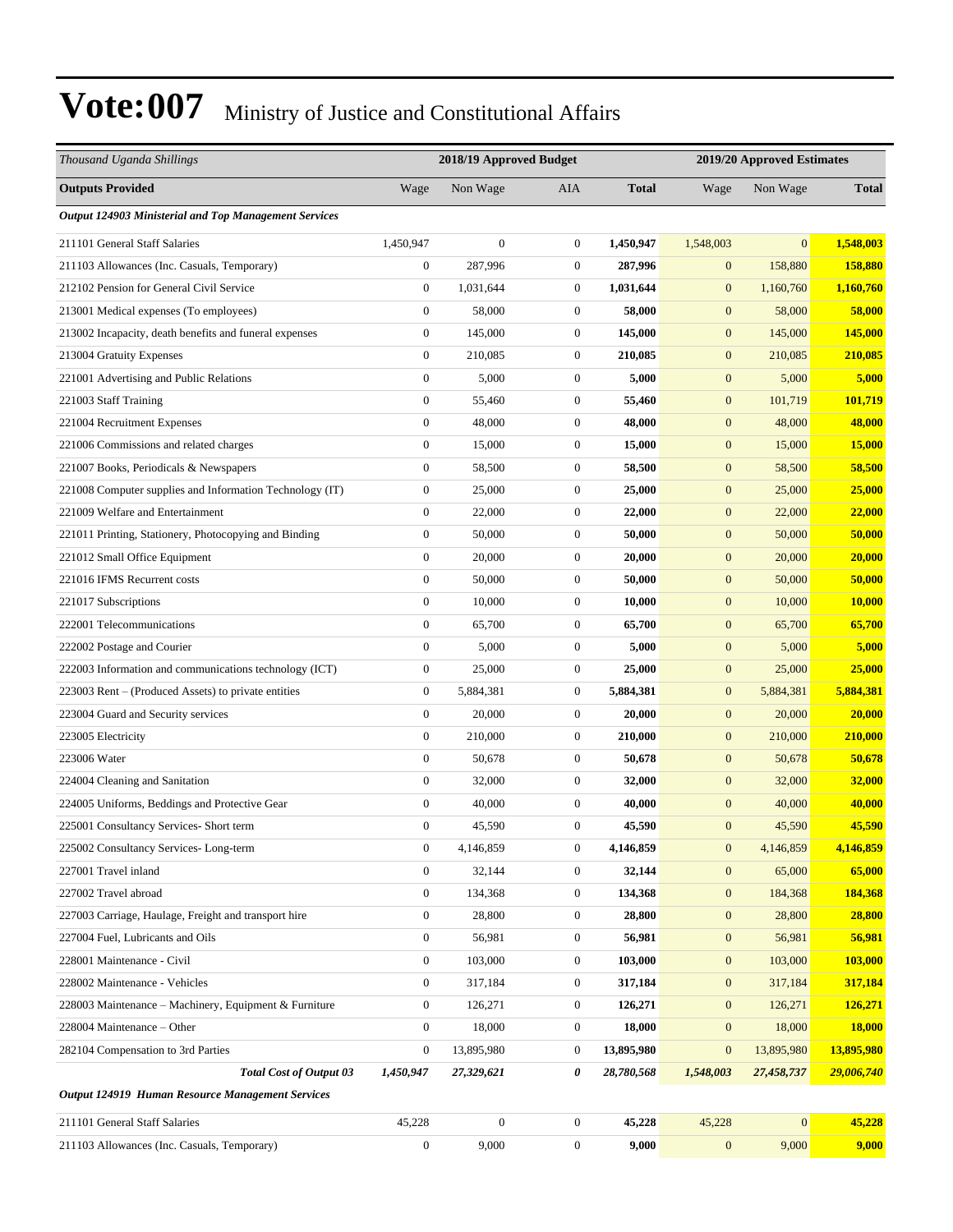| 221003 Staff Training                                                    | $\boldsymbol{0}$      | 6,000                     | $\mathbf{0}$          | 6,000        | $\mathbf{0}$          | 6,000                     | 6,000                   |
|--------------------------------------------------------------------------|-----------------------|---------------------------|-----------------------|--------------|-----------------------|---------------------------|-------------------------|
| 221009 Welfare and Entertainment                                         | $\boldsymbol{0}$      | 6,000                     | $\boldsymbol{0}$      | 6,000        | $\mathbf{0}$          | 6,000                     | 6,000                   |
| 221011 Printing, Stationery, Photocopying and Binding                    | $\boldsymbol{0}$      | 8,000                     | $\mathbf{0}$          | 8,000        | $\mathbf{0}$          | 8,000                     | 8,000                   |
| 221020 IPPS Recurrent Costs                                              | $\overline{0}$        | 25,000                    | $\mathbf{0}$          | 25,000       | $\boldsymbol{0}$      | 25,000                    | <b>25,000</b>           |
| 222001 Telecommunications                                                | $\boldsymbol{0}$      | 5,000                     | $\boldsymbol{0}$      | 5,000        | $\mathbf{0}$          | 5,000                     | 5,000                   |
| 227001 Travel inland                                                     | $\overline{0}$        | 9,000                     | $\mathbf{0}$          | 9,000        | $\mathbf{0}$          | 9,000                     | 9,000                   |
| 227002 Travel abroad                                                     | $\boldsymbol{0}$      | 35,000                    | $\mathbf{0}$          | 35,000       | $\mathbf{0}$          | 35,000                    | 35,000                  |
| 227004 Fuel, Lubricants and Oils                                         | $\overline{0}$        | 10,000                    | $\mathbf{0}$          | 10,000       | $\overline{0}$        | 9,995                     | 9,995                   |
| 228002 Maintenance - Vehicles                                            | $\mathbf{0}$          | $\mathbf{0}$              | $\mathbf{0}$          | $\bf{0}$     | $\mathbf{0}$          | 5                         | 5                       |
| <b>Total Cost of Output 19</b>                                           | 45,228                | 113,000                   | 0                     | 158,228      | 45,228                | 113,000                   | 158,228                 |
| <b>Output 124920 Records Management Services</b>                         |                       |                           |                       |              |                       |                           |                         |
| 211101 General Staff Salaries                                            | 44,740                | $\mathbf{0}$              | $\mathbf{0}$          | 44,740       | 44,740                | $\overline{0}$            | 44,740                  |
| 211103 Allowances (Inc. Casuals, Temporary)                              | $\boldsymbol{0}$      | 15,000                    | $\mathbf{0}$          | 15,000       | $\mathbf{0}$          | 15,000                    | 15,000                  |
| 221003 Staff Training                                                    | $\boldsymbol{0}$      | 6,000                     | $\mathbf{0}$          | 6,000        | $\mathbf{0}$          | 6,000                     | 6,000                   |
| 221009 Welfare and Entertainment                                         | $\boldsymbol{0}$      | 6,000                     | $\mathbf{0}$          | 6,000        | $\mathbf{0}$          | 6,000                     | 6,000                   |
| 221011 Printing, Stationery, Photocopying and Binding                    | $\boldsymbol{0}$      | 20,000                    | $\mathbf{0}$          | 20,000       | $\mathbf{0}$          | 20,000                    | 20,000                  |
| 222001 Telecommunications                                                | $\overline{0}$        | 4,000                     | $\mathbf{0}$          | 4,000        | $\overline{0}$        | 4,000                     | 4,000                   |
| 227004 Fuel, Lubricants and Oils                                         | $\overline{0}$        | 5,000                     | $\mathbf{0}$          | 5,000        | $\overline{0}$        | 5,000                     | 5,000                   |
| <b>Total Cost of Output 20</b>                                           | 44,740                | 56,000                    | 0                     | 100,740      | 44,740                | 56,000                    | 100,740                 |
| <b>Total Cost Of Outputs Provided</b>                                    | 1,540,916             | 27,498,621                | $\bf{0}$              | 29,039,536   | 1,637,971             | 27,627,737                | 29,265,708              |
| <b>Outputs Funded</b>                                                    | Wage                  | Non Wage                  | AIA                   | <b>Total</b> | Wage                  | Non Wage                  | <b>Total</b>            |
| Output 124951 Contributions to International Organisations               |                       |                           |                       |              |                       |                           |                         |
| 262101 Contributions to International Organisations (Current)            | $\boldsymbol{0}$      | 31,000                    | $\mathbf{0}$          | 31,000       | $\mathbf{0}$          | 31,000                    | 31,000                  |
| o/w Contributions to International Organisations (Current)               | 0                     | 31,000                    | 0                     | 31,000       | $\boldsymbol{\theta}$ | $\theta$                  | $\bf{0}$                |
|                                                                          |                       |                           |                       |              |                       |                           |                         |
| o/w Contributions to International Organisations (Current)               | 0                     | $\theta$                  | $\theta$              | $\bf{0}$     | $\boldsymbol{\theta}$ | 31,000                    | 31,000                  |
| <b>Total Cost of Output 51</b>                                           | 0                     | 31,000                    | 0                     | 31,000       | $\boldsymbol{\theta}$ | 31,000                    | 31,000                  |
| <b>Output 124952 Other Grants</b>                                        |                       |                           |                       |              |                       |                           |                         |
| 263106 Other Current grants (Current)                                    | $\boldsymbol{0}$      | 1,616,801                 | $\mathbf{0}$          | 1,616,801    | $\mathbf{0}$          | 1,616,801                 | 1,616,801               |
| o/w Support to Regional Offices                                          | 0                     | 1,616,801                 | 0                     | 1,616,801    | $\boldsymbol{\theta}$ | $\boldsymbol{\theta}$     | $\bf{0}$                |
| o/w Support to Regional Offices                                          | 0                     | 0                         | $\theta$              | $\bf{0}$     | $\boldsymbol{\theta}$ | 1,616,801                 | 1,616,801               |
| <b>Total Cost of Output 52</b>                                           | 0                     | 1,616,801                 | 0                     | 1,616,801    | $\boldsymbol{\theta}$ | 1,616,801                 | 1,616,801               |
| Output 124953 Contributions to Autonomous Institutions (CADER)           |                       |                           |                       |              |                       |                           |                         |
| 264101 Contributions to Autonomous Institutions                          | $\boldsymbol{0}$      | 30,000                    | $\boldsymbol{0}$      | 30,000       | $\mathbf{0}$          | 30,000                    | 30,000                  |
| o/w Contributions to Autonomous Institutions                             | 0                     | 30,000                    | $\boldsymbol{\theta}$ | 30,000       | $\theta$              | $\boldsymbol{\theta}$     | $\mathbf{0}$            |
| o/w CADER                                                                | 0                     | $\boldsymbol{\mathit{0}}$ | $\theta$              | $\bf{0}$     | $\boldsymbol{\theta}$ | 30,000                    | 30,000                  |
| <b>Total Cost of Output 53</b>                                           | $\pmb{\theta}$        | 30,000                    | $\pmb{\theta}$        | 30,000       | $\pmb{\theta}$        | 30,000                    | 30,000                  |
| Output 124954 Contributions to Autonomous Institutions (Wage Subvention) |                       |                           |                       |              |                       |                           |                         |
| 263104 Transfers to other govt. Units (Current)                          | $\boldsymbol{0}$      | 30,000                    | $\boldsymbol{0}$      | 30,000       | $\mathbf{0}$          | 30,000                    | 30,000                  |
| o/w Transfers to other govt. Units (Current)                             | $\boldsymbol{\theta}$ | 30,000                    | $\theta$              | 30,000       | $\boldsymbol{\theta}$ | $\boldsymbol{\mathit{0}}$ | $\overline{\mathbf{0}}$ |
| o/w Wage subvention                                                      | 0                     | $\theta$                  | $\theta$              | $\bf{0}$     | $\theta$              | 30,000                    | 30,000                  |
| <b>Total Cost of Output 54</b>                                           | 0                     | 30,000                    | 0                     | 30,000       | $\boldsymbol{\theta}$ | 30,000                    | 30,000                  |
| <b>Total Cost Of Outputs Funded</b>                                      | $\bf{0}$              | 1,707,801                 | $\bf{0}$              | 1,707,801    | $\bf{0}$              | 1,707,801                 | 1,707,801               |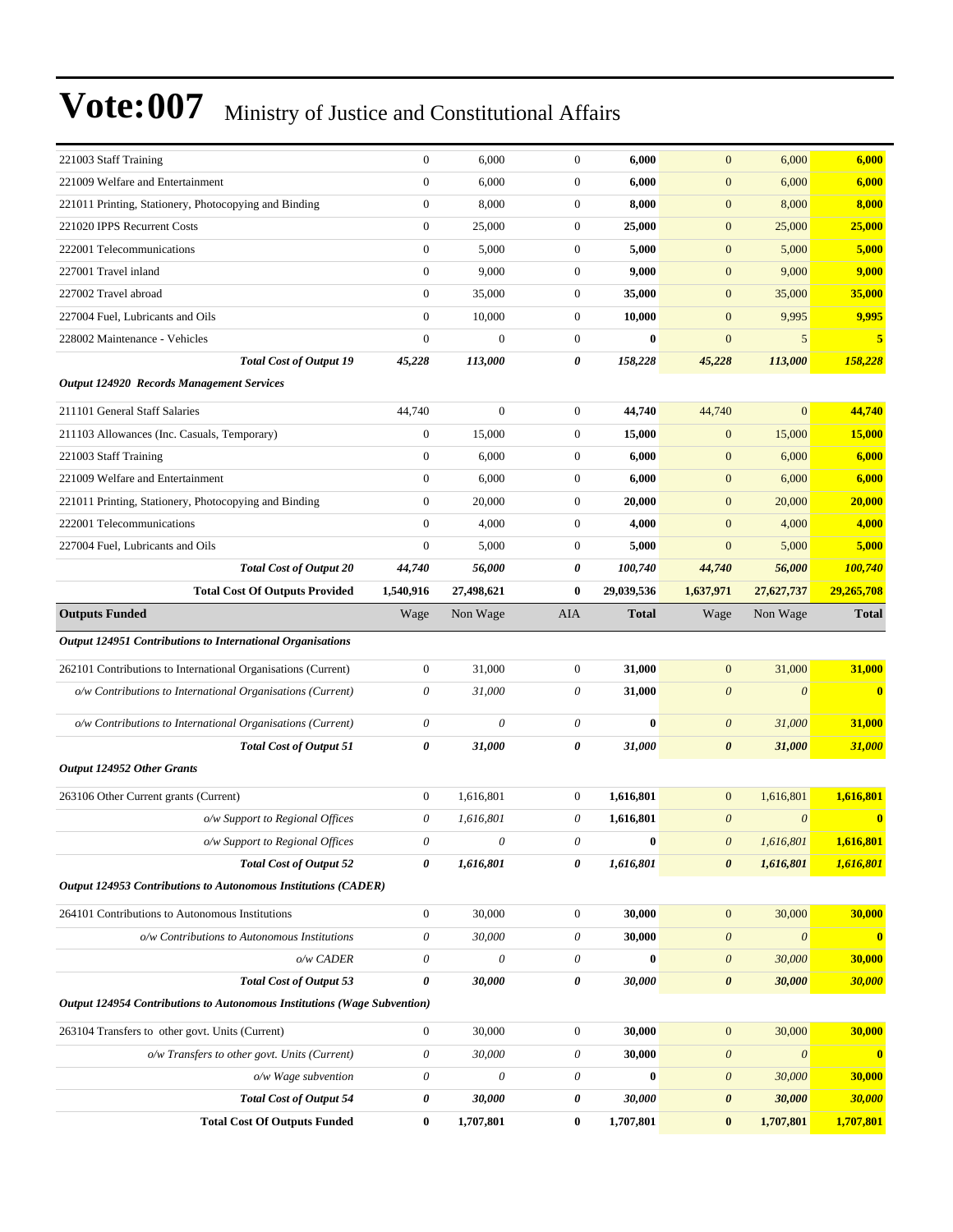| <b>Arrears</b>                                                       | Wage             | Non Wage                | AIA              | <b>Total</b> | Wage                  | Non Wage                   | <b>Total</b> |
|----------------------------------------------------------------------|------------------|-------------------------|------------------|--------------|-----------------------|----------------------------|--------------|
| Output 124999 Arrears                                                |                  |                         |                  |              |                       |                            |              |
| 321605 Domestic arrears (Budgeting)                                  | $\boldsymbol{0}$ | 2,701,437               | $\mathbf{0}$     | 2,701,437    | $\mathbf{0}$          | $\overline{0}$             | $\bf{0}$     |
| 321607 Utility arrears (Budgeting)                                   | $\boldsymbol{0}$ | $\boldsymbol{0}$        | $\boldsymbol{0}$ | $\bf{0}$     | $\mathbf{0}$          | 8,500                      | 8,500        |
| <b>Total Cost of Output 99</b>                                       | 0                | 2,701,437               | 0                | 2,701,437    | $\boldsymbol{\theta}$ | 8,500                      | 8,500        |
| <b>Total Cost Of Arrears</b>                                         | $\bf{0}$         | 2,701,437               | $\bf{0}$         | 2,701,437    | $\bf{0}$              | 8,500                      | 8,500        |
| <b>Total Cost for SubProgramme 01</b>                                | 1,540,916        | 31,907,858              | $\bf{0}$         | 33,448,774   | 1,637,971             | 29,344,038                 | 30,982,009   |
| <b>Total Excluding Arrears</b>                                       | 1,540,916        | 29,206,422              | $\boldsymbol{0}$ | 30,747,337   | 1,637,971             | 29,335,538                 | 30,973,509   |
| <b>SubProgramme 17 Policy Planning Unit</b>                          |                  |                         |                  |              |                       |                            |              |
| Thousand Uganda Shillings                                            |                  | 2018/19 Approved Budget |                  |              |                       | 2019/20 Approved Estimates |              |
| <b>Outputs Provided</b>                                              | Wage             | Non Wage                | AIA              | <b>Total</b> | Wage                  | Non Wage                   | <b>Total</b> |
| Output 124901 Policy, consultation, planning and monitoring services |                  |                         |                  |              |                       |                            |              |
| 211101 General Staff Salaries                                        | 31,957           | $\boldsymbol{0}$        | $\boldsymbol{0}$ | 31,957       | 31,957                | $\boldsymbol{0}$           | 31,957       |
| 211103 Allowances (Inc. Casuals, Temporary)                          | $\boldsymbol{0}$ | 32,630                  | $\boldsymbol{0}$ | 32,630       | $\mathbf{0}$          | 32,630                     | 32,630       |
| 221003 Staff Training                                                | $\boldsymbol{0}$ | 70,596                  | $\boldsymbol{0}$ | 70,596       | $\mathbf{0}$          | 70,596                     | 70,596       |
| 221009 Welfare and Entertainment                                     | $\boldsymbol{0}$ | 1,000                   | $\boldsymbol{0}$ | 1,000        | $\boldsymbol{0}$      | 1,000                      | 1,000        |
| 221011 Printing, Stationery, Photocopying and Binding                | $\boldsymbol{0}$ | 40,000                  | $\mathbf{0}$     | 40,000       | $\mathbf{0}$          | 40,000                     | 40,000       |
| 222001 Telecommunications                                            | $\mathbf{0}$     | 5,000                   | $\mathbf{0}$     | 5,000        | $\boldsymbol{0}$      | 3,937                      | 3,937        |
| 227001 Travel inland                                                 | $\boldsymbol{0}$ | 25,000                  | $\boldsymbol{0}$ | 25,000       | $\boldsymbol{0}$      | 25,000                     | 25,000       |
| 227002 Travel abroad                                                 | $\mathbf{0}$     | 35,000                  | $\boldsymbol{0}$ | 35,000       | $\mathbf{0}$          | 35,000                     | 35,000       |
| 227004 Fuel, Lubricants and Oils                                     | $\boldsymbol{0}$ | 12,000                  | $\boldsymbol{0}$ | 12,000       | $\mathbf{0}$          | 12,000                     | 12,000       |
| <b>Total Cost of Output 01</b>                                       | 31,957           | 221,226                 | 0                | 253,183      | 31,957                | 220,163                    | 252,120      |
| <b>Total Cost Of Outputs Provided</b>                                | 31,957           | 221,226                 | $\bf{0}$         | 253,183      | 31,957                | 220,163                    | 252,120      |
| <b>Total Cost for SubProgramme 17</b>                                | 31,957           | 221,226                 | $\bf{0}$         | 253,183      | 31,957                | 220,163                    | 252,120      |
| <b>Total Excluding Arrears</b>                                       | 31,957           | 221,226                 | $\boldsymbol{0}$ | 253,183      | 31,957                | 220,163                    | 252,120      |
| <b>SubProgramme 19 Internal Audit Department</b>                     |                  |                         |                  |              |                       |                            |              |
| Thousand Uganda Shillings                                            |                  | 2018/19 Approved Budget |                  |              |                       | 2019/20 Approved Estimates |              |
| <b>Outputs Provided</b>                                              | Wage             | Non Wage                | <b>AIA</b>       | <b>Total</b> | Wage                  | Non Wage                   | <b>Total</b> |
| Output 124902 Ministry Support Services (Finance and Administration) |                  |                         |                  |              |                       |                            |              |
| 211101 General Staff Salaries                                        | 29,611           | $\boldsymbol{0}$        | $\mathbf{0}$     | 29,611       | 29,611                | $\mathbf{0}$               | 29,611       |
| 211103 Allowances (Inc. Casuals, Temporary)                          | $\boldsymbol{0}$ | 5,760                   | $\boldsymbol{0}$ | 5,760        | $\boldsymbol{0}$      | 5,760                      | 5,760        |
| 221003 Staff Training                                                | $\boldsymbol{0}$ | 28,000                  | $\boldsymbol{0}$ | 28,000       | $\boldsymbol{0}$      | 28,000                     | 28,000       |
| 221009 Welfare and Entertainment                                     | $\boldsymbol{0}$ | 6,000                   | $\boldsymbol{0}$ | 6,000        | $\mathbf{0}$          | 6,000                      | 6,000        |
| 221011 Printing, Stationery, Photocopying and Binding                | $\boldsymbol{0}$ | 4,800                   | $\boldsymbol{0}$ | 4,800        | $\boldsymbol{0}$      | 4,800                      | 4,800        |
| 227001 Travel inland                                                 | $\boldsymbol{0}$ | 74,700                  | $\boldsymbol{0}$ | 74,700       | $\boldsymbol{0}$      | 74,700                     | 74,700       |
| 227002 Travel abroad                                                 | $\boldsymbol{0}$ | 47,296                  | $\boldsymbol{0}$ | 47,296       | $\boldsymbol{0}$      | 47,296                     | 47,296       |
| 227004 Fuel, Lubricants and Oils                                     | $\boldsymbol{0}$ | 28,800                  | $\boldsymbol{0}$ | 28,800       | $\boldsymbol{0}$      | 28,800                     | 28,800       |
| <b>Total Cost of Output 02</b>                                       | 29,611           | 195,356                 | 0                | 224,967      | 29,611                | 195,356                    | 224,967      |
| <b>Total Cost Of Outputs Provided</b>                                | 29,611           | 195,356                 | $\bf{0}$         | 224,967      | 29,611                | 195,356                    | 224,967      |
| <b>Total Cost for SubProgramme 19</b>                                | 29,611           | 195,356                 | $\bf{0}$         | 224,967      | 29,611                | 195,356                    | 224,967      |
| <b>Total Excluding Arrears</b>                                       | 29,611           | 195,356                 | $\boldsymbol{0}$ | 224,967      | 29,611                | 195,356                    | 224,967      |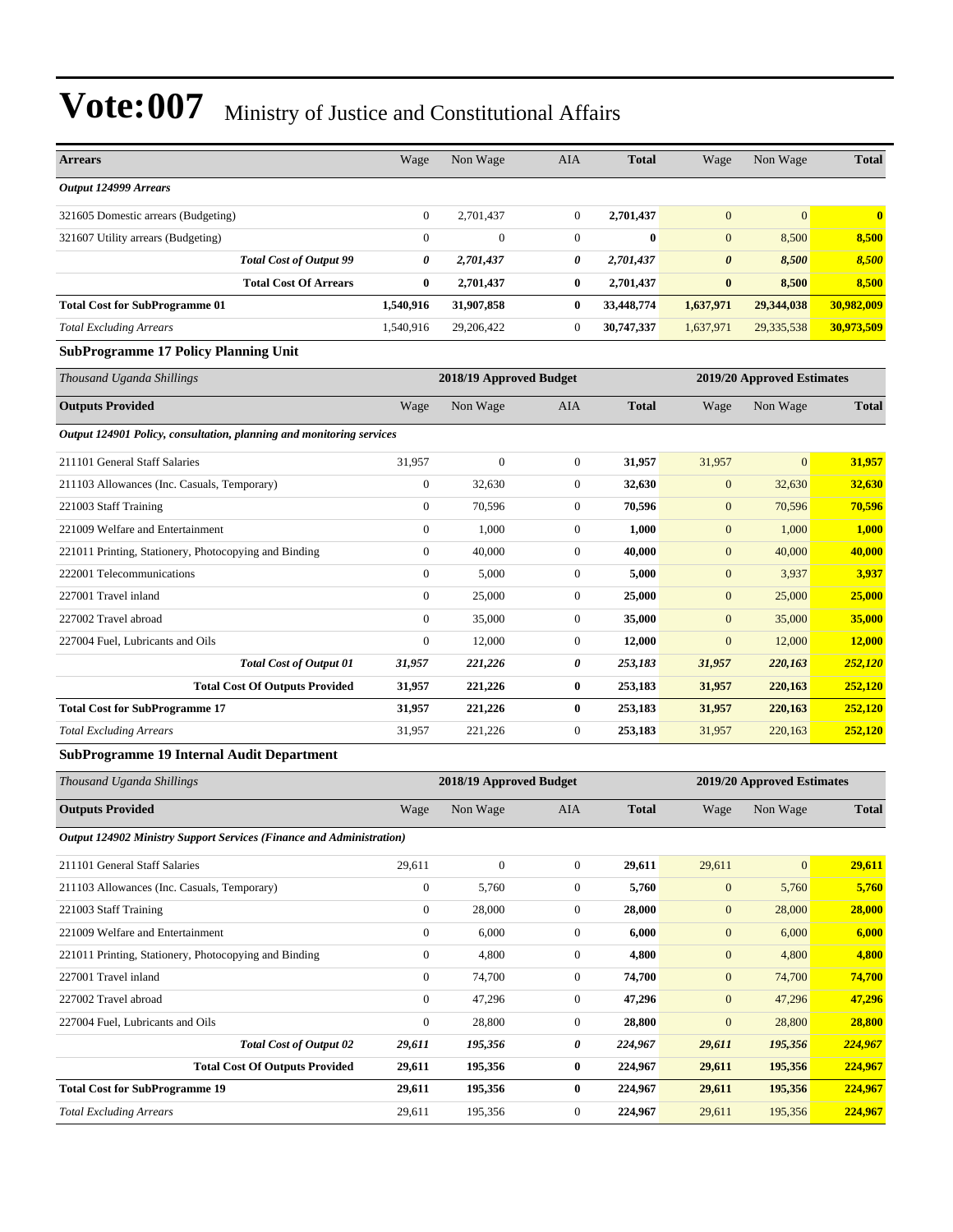### **SubProgramme 20 Office of the Attorney General**

| Thousand Uganda Shillings                             |                | 2018/19 Approved Budget |              |              |                       | 2019/20 Approved Estimates |              |  |
|-------------------------------------------------------|----------------|-------------------------|--------------|--------------|-----------------------|----------------------------|--------------|--|
| <b>Outputs Provided</b>                               | Wage           | Non Wage                | <b>AIA</b>   | <b>Total</b> | Wage                  | Non Wage                   | <b>Total</b> |  |
| Output 124903 Ministerial and Top Management Services |                |                         |              |              |                       |                            |              |  |
| 211103 Allowances (Inc. Casuals, Temporary)           | $\mathbf{0}$   | 30,000                  | $\mathbf{0}$ | 30,000       | $\mathbf{0}$          | 30,000                     | 30,000       |  |
| 213001 Medical expenses (To employees)                | $\overline{0}$ | 5,000                   | $\mathbf{0}$ | 5,000        | $\mathbf{0}$          | 5,000                      | 5,000        |  |
| 221007 Books, Periodicals & Newspapers                | $\overline{0}$ | 5,000                   | $\Omega$     | 5,000        | $\mathbf{0}$          | 5,000                      | 5,000        |  |
| 221009 Welfare and Entertainment                      | $\overline{0}$ | 5,000                   | $\mathbf{0}$ | 5,000        | $\mathbf{0}$          | 5,000                      | 5,000        |  |
| 221012 Small Office Equipment                         | $\overline{0}$ | 2,000                   | $\mathbf{0}$ | 2,000        | $\mathbf{0}$          | 2,000                      | 2,000        |  |
| 222001 Telecommunications                             | $\Omega$       | 10,000                  | $\mathbf{0}$ | 10,000       | $\mathbf{0}$          | 10,000                     | 10,000       |  |
| 227001 Travel inland                                  | $\overline{0}$ | 90,000                  | $\mathbf{0}$ | 90,000       | $\mathbf{0}$          | 90,000                     | 90,000       |  |
| 227002 Travel abroad                                  | $\mathbf{0}$   | 1,716,896               | $\mathbf{0}$ | 1,716,896    | $\mathbf{0}$          | 1,716,896                  | 1,716,896    |  |
| 227004 Fuel, Lubricants and Oils                      | $\Omega$       | 339,115                 | $\mathbf{0}$ | 339,115      | $\mathbf{0}$          | 339,115                    | 339,115      |  |
| <b>Total Cost of Output 03</b>                        | 0              | 2,203,011               | 0            | 2,203,011    | $\boldsymbol{\theta}$ | 2,203,011                  | 2,203,011    |  |
| <b>Total Cost Of Outputs Provided</b>                 | $\bf{0}$       | 2,203,011               | $\bf{0}$     | 2,203,011    | $\bf{0}$              | 2,203,011                  | 2,203,011    |  |
| <b>Total Cost for SubProgramme 20</b>                 | $\mathbf{0}$   | 2,203,011               | $\bf{0}$     | 2,203,011    | $\bf{0}$              | 2,203,011                  | 2,203,011    |  |
| <b>Total Excluding Arrears</b>                        | $\overline{0}$ | 2,203,011               | $\mathbf{0}$ | 2,203,011    | $\mathbf{0}$          | 2,203,011                  | 2,203,011    |  |
| <b>Development Budget Estimates</b>                   |                |                         |              |              |                       |                            |              |  |

### **Project 1228 Support to Ministry of Justice and Constitutional Affairs**

| Thousand Uganda Shillings                                               |                               | 2018/19 Approved Budget |                |              | 2019/20 Approved Estimates    |                       |                         |  |
|-------------------------------------------------------------------------|-------------------------------|-------------------------|----------------|--------------|-------------------------------|-----------------------|-------------------------|--|
| <b>Capital Purchases</b>                                                | <b>GoU Dev't External Fin</b> |                         | <b>AIA</b>     | <b>Total</b> | <b>GoU Dev't External Fin</b> |                       | <b>Total</b>            |  |
| Output 124975 Purchase of Motor Vehicles and Other Transport Equipment  |                               |                         |                |              |                               |                       |                         |  |
| 312201 Transport Equipment                                              | 600,000                       | $\Omega$                | $\Omega$       | 600,000      | $\overline{0}$                | $\overline{0}$        | $\overline{\mathbf{0}}$ |  |
| Total Cost Of Output 124975                                             | 600,000                       | 0                       | 0              | 600,000      | $\boldsymbol{\theta}$         | $\boldsymbol{\theta}$ | $\boldsymbol{\theta}$   |  |
| Output 124976 Purchase of Office and ICT Equipment, including Software  |                               |                         |                |              |                               |                       |                         |  |
| 312202 Machinery and Equipment                                          | 250,000                       | $\mathbf{0}$            | $\mathbf{0}$   | 250,000      | 250,000                       | $\mathbf{0}$          | 250,000                 |  |
| Total Cost Of Output 124976                                             | 250,000                       | 0                       | 0              | 250,000      | 250,000                       | $\boldsymbol{\theta}$ | 250,000                 |  |
| Output 124978 Purchase of Office and Residential Furniture and Fittings |                               |                         |                |              |                               |                       |                         |  |
| 312203 Furniture & Fixtures                                             | 150,000                       | $\mathbf{0}$            | $\overline{0}$ | 150,000      | 150,000                       | $\mathbf{0}$          | 150,000                 |  |
| Total Cost Of Output 124978                                             | 150,000                       | 0                       | 0              | 150,000      | 150,000                       | $\boldsymbol{\theta}$ | 150,000                 |  |
| <b>Total Cost for Capital Purchases</b>                                 | 1,000,000                     | $\mathbf{0}$            | $\mathbf{0}$   | 1,000,000    | 400,000                       | $\overline{0}$        | 400,000                 |  |
| <b>Total Cost for Project: 1228</b>                                     | 1,000,000                     | $\mathbf{0}$            | $\Omega$       | 1,000,000    | 400,000                       | $\overline{0}$        | 400,000                 |  |
| <b>Total Excluding Arrears</b>                                          | 1,000,000                     | $\boldsymbol{0}$        | $\mathbf{0}$   | 1,000,000    | 400,000                       | $\overline{0}$        | 400,000                 |  |

### **Project 1242 Construction of the JLOS House**

| Thousand Uganda Shillings                                            | 2018/19 Approved Budget       |              |            |              | 2019/20 Approved Estimates    |                       |              |
|----------------------------------------------------------------------|-------------------------------|--------------|------------|--------------|-------------------------------|-----------------------|--------------|
| <b>Capital Purchases</b>                                             | <b>GoU Dev't External Fin</b> |              | <b>AIA</b> | <b>Total</b> | <b>GoU</b> Dev't External Fin |                       | <b>Total</b> |
| Output 124972 Government Buildings and Administrative Infrastructure |                               |              |            |              |                               |                       |              |
| 312101 Non-Residential Buildings                                     | 500,000                       | $\Omega$     | $\theta$   | 500,000      | 10.518.986                    | $\overline{0}$        | 10,518,986   |
| Total Cost Of Output 124972                                          | 500,000                       | 0            | 0          | 500,000      | 10,518,986                    | $\boldsymbol{\theta}$ | 10,518,986   |
| <b>Total Cost for Capital Purchases</b>                              | 500,000                       | $\Omega$     | $\theta$   | 500,000      | 10.518.986                    | $\mathbf{0}$          | 10,518,986   |
| <b>Total Cost for Project: 1242</b>                                  | 500,000                       | $\Omega$     | $\Omega$   | 500,000      | 10.518.986                    | $\overline{0}$        | 10,518,986   |
| <b>Total Excluding Arrears</b>                                       | 500,000                       | $\mathbf{0}$ | $\theta$   | 500,000      | 10.518.986                    | $\overline{0}$        | 10,518,986   |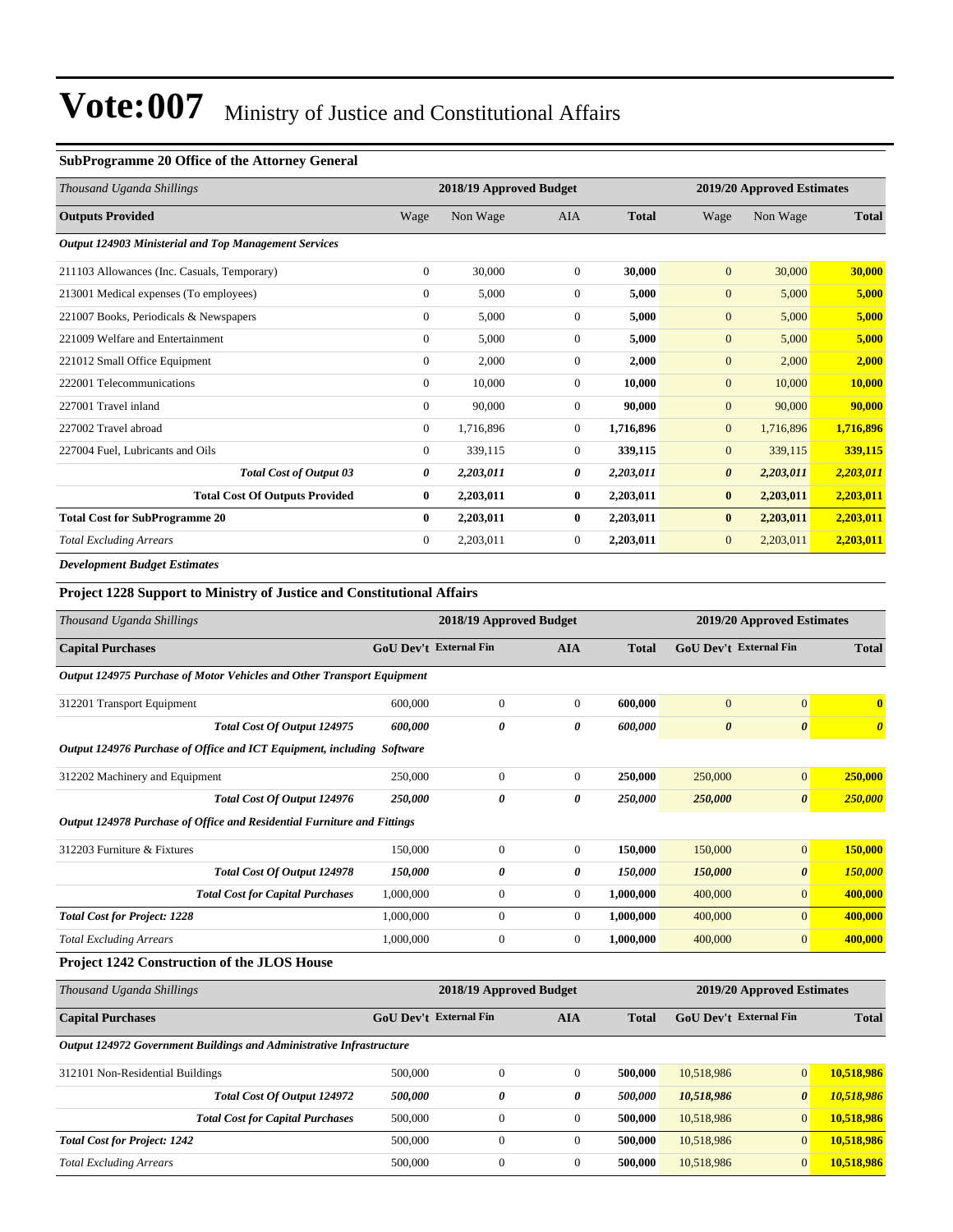|                                    | GoU         | <b>External Fin</b> | AIA            | <b>Total</b> | GoU         | <b>External Fin</b>  | <b>Total</b> |
|------------------------------------|-------------|---------------------|----------------|--------------|-------------|----------------------|--------------|
| <b>Total Cost for Programme 49</b> | 37,629,935  | $\bf{0}$            | $\bf{0}$       | 37,629,935   | 44,581,093  | $\bf{0}$             | 44,581,093   |
| <b>Total Excluding Arrears</b>     | 34.928.498  | $\mathbf{0}$        | $\overline{0}$ | 34,928,498   | 44,572,593  | $\overline{0}$       | 44,572,593   |
|                                    | GoU         | <b>External Fin</b> | AIA            | <b>Total</b> | GoU         | <b>External Fin.</b> | <b>Total</b> |
| <b>Grand Total for Vote 007</b>    | 136,159,305 | $\bf{0}$            | 0              | 136,159,305  | 162,273,896 | $\bf{0}$             | 162,273,896  |
| <b>Total Excluding Arrears</b>     | 133,457,868 | $\Omega$            |                | 133,457,868  | 142,265,396 | $\overline{0}$       | 142,265,396  |